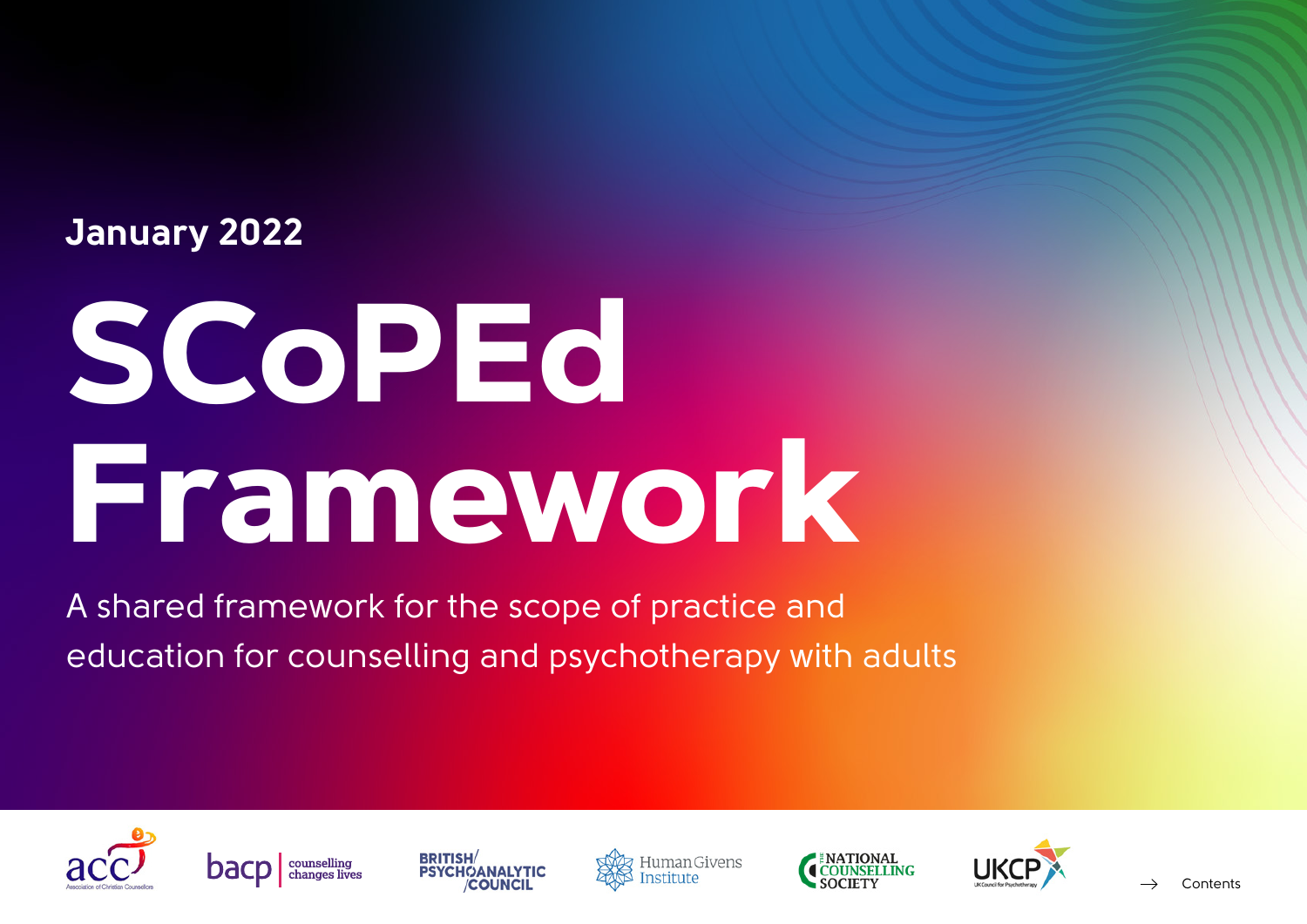### **Contents**

| Our vision – better understood, valued and trusted       | 3              |
|----------------------------------------------------------|----------------|
| Foreword                                                 | 4              |
| <b>SCoPEd: advancing our profession</b>                  | 5              |
| Key changes incorporated into the January 2022 framework | 6              |
| The SCoPEd partnership                                   | $\overline{7}$ |
| Next steps                                               | $\overline{7}$ |
| A guide to reading this framework                        | 8              |
| Potential and current trainees                           | 9              |
| Practising therapists                                    | 9              |
| Clients, patients and the general public                 | 9              |
| Policy makers, commissioners and employers               | 10             |
| Trainers and training organisations                      | 10             |
| <b>Creating and enabling opportunities</b>               | $\mathbf{1}$   |
| Training and practice requirements                       | 12             |
| <b>Core competences</b>                                  | 15             |
| Appendix 1 - Glossary                                    | 32             |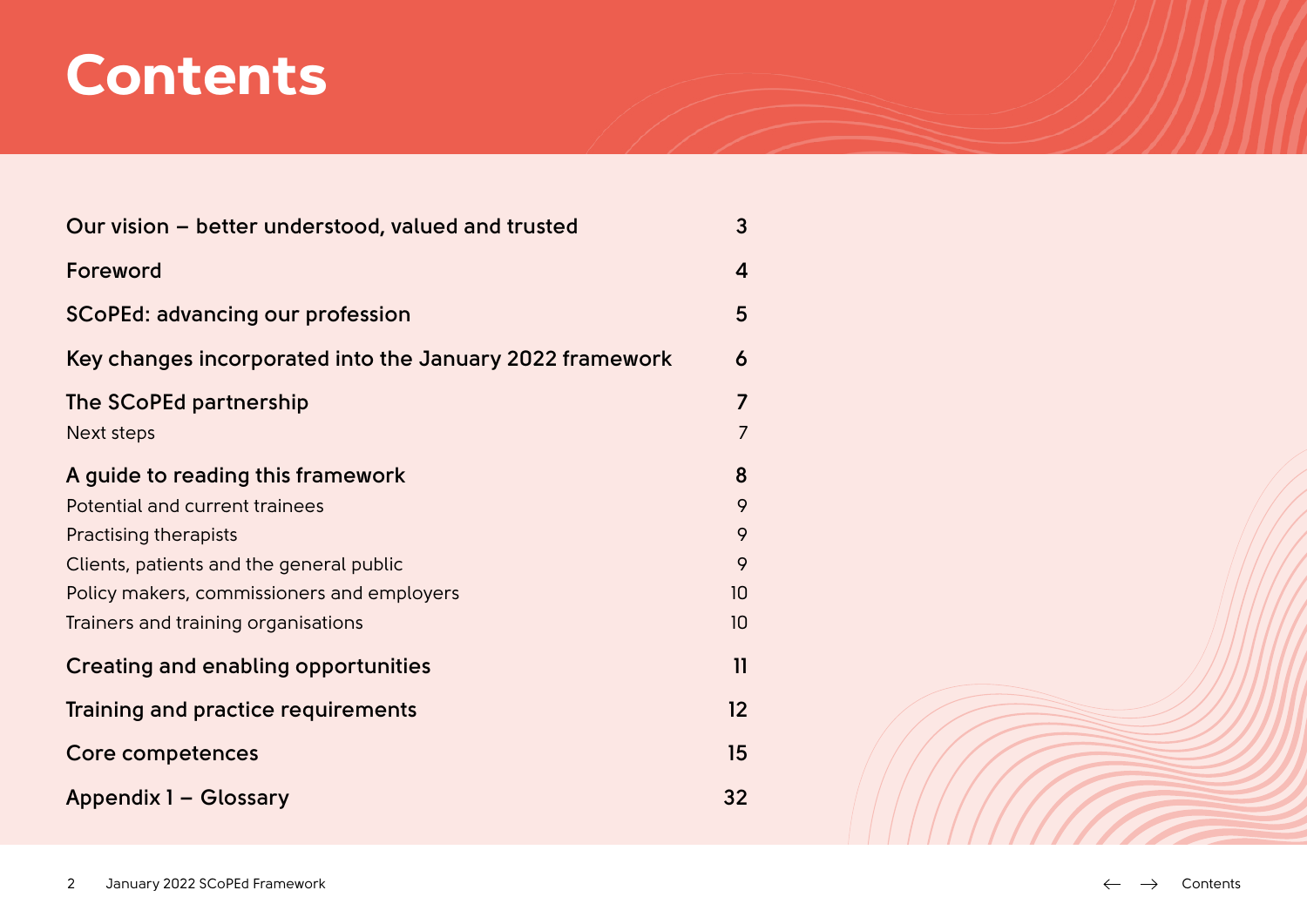# <span id="page-2-0"></span>**Our vision – better understood, valued and trusted**

Our shared vision is for the profession of counselling and psychotherapy to be better understood, valued and trusted by clients, patients, employers, commissioners and society.

The SCoPEd framework will help us deliver this by transparently setting out the core training, practice and competence requirements for counsellors and psychotherapists working with adults.

This shared standards framework supports therapists by helping to distinguish those who have signed up to common standards, from the unqualified and unregistered therapists who offer services to clients and patients.

Thank you to everyone – our members and registrants, our Experts by Experience, external partners and staff – who have contributed to the development of this SCoPEd framework.

**Kathy Spooner** CEO (ACC)

**Hadyn Williams** CEO (BACP)

Buss-Danh

**Greg Ross-Sampson** CEO (BPC)

**Sue Gray**  Executive Chair (HGI)

**Jyles Robillard-Day** Interim CEO (NCS)

 $\gtrsim 0.0$  where  $\gtrsim$ 

**Sarah Niblock** CEO (UKCP)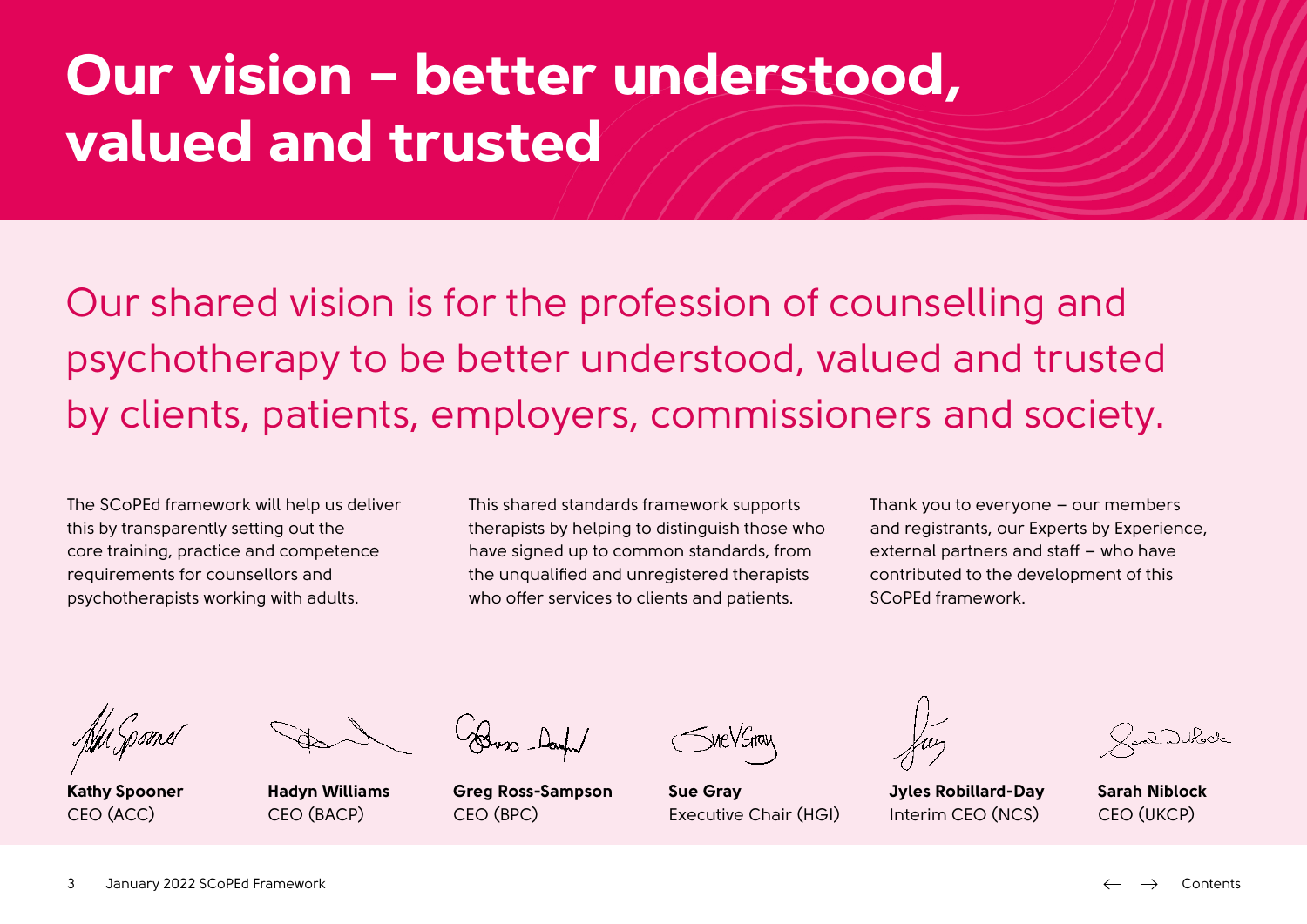### <span id="page-3-0"></span>**Foreword**

**It is a privilege to be involved with the partners developing the SCoPEd framework. I see this coming together of professional bodies to agree a shared standards framework as a landmark in professional collaboration that will benefit counsellors, psychotherapists, our wider society and, above all, people seeking the services of a trained counsellor or psychotherapist.**

Demand for professional mental health support has been increasing rapidly, and SCoPEd will help ensure that therapists will be in the best position to meet the needs of clients and patients. The framework reflects what different groups of therapists have in common, while respecting the importance of the varied traditions, approaches, roles and contexts in which counsellors and psychotherapists train and work.

There is an increase in demand from employers, commissioners and therapists for greater clarity and transparency about what counsellors and psychotherapists do, and the different types and lengths of training.

SCoPEd is delivering this. For the first time there is a clearer picture emerging of the wider counselling and psychotherapy profession, showing collaboration across professional bodies.

I believe that the SCoPEd framework, once implemented, and the continuing collaboration between the partners, will bring a positive impact on the profession that will increase opportunities for partner members and registrants, and ultimately lead to better protection for clients and patients.

FamBuchley

**Paul Buckley Independent Chair SCoPEd Oversight Committee**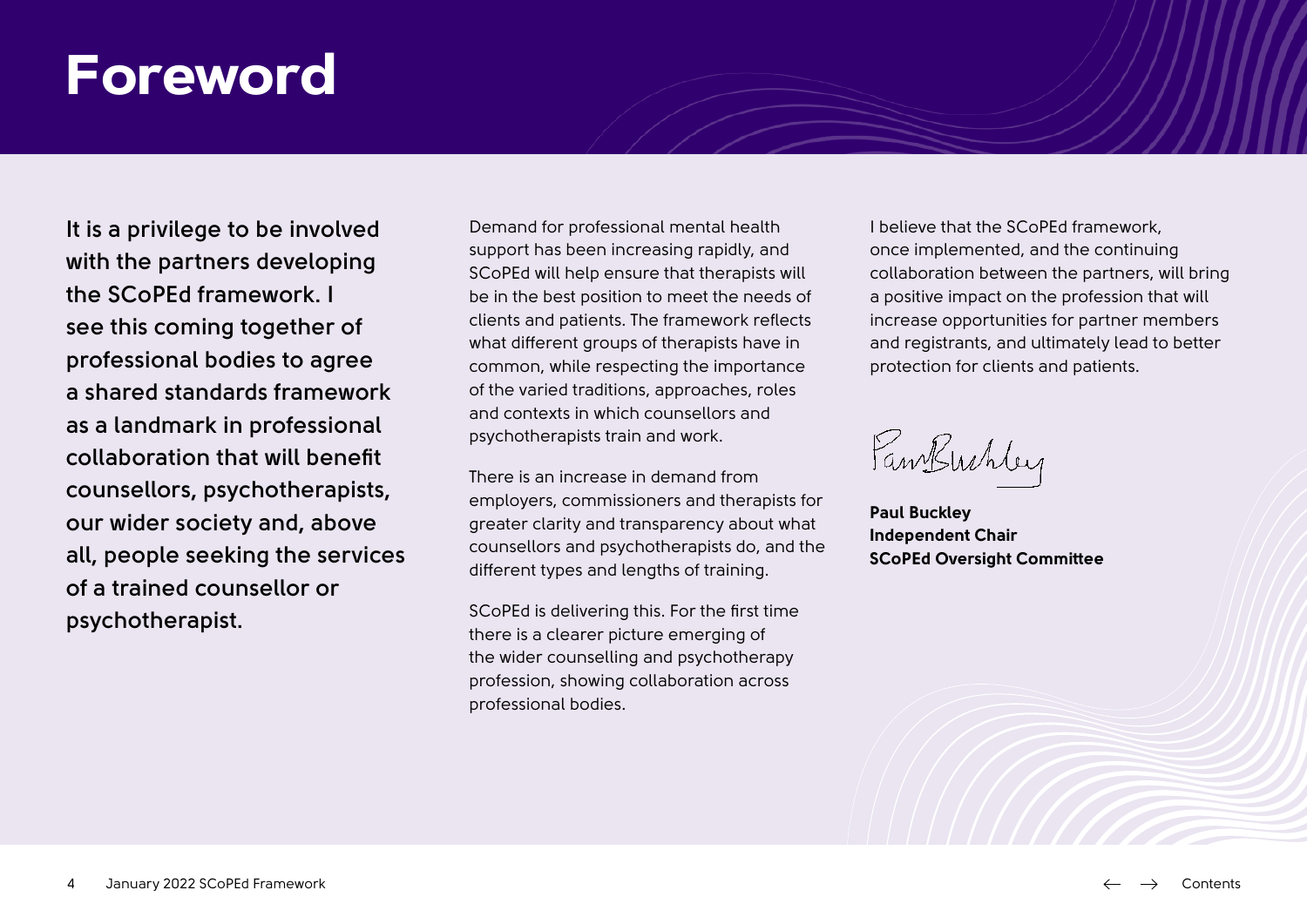# <span id="page-4-0"></span>**SCoPEd: advancing our profession**

**Our shared purpose is to:**

**"provide those seeking the services of counsellors and psychotherapists who have adopted the framework with clear information on core training, practice and competence requirements so that they may make informed choices."**

The SCoPEd framework sets out:

- a shared understanding of the training and practice requirements associated with different entry and progression points for the profession, and
- the core competences required for safe and ethical practice for counsellors and psychotherapists working with adults

A historical lack of understanding of the profession has meant that counsellors and psychotherapists have missed out on opportunities to contribute to the mental health and wellbeing of those who need our help. This is ultimately a disservice to clients, service users and patients because evidence shows that counselling and psychotherapy can benefit people's lives

The SCoPEd framework reflects a commitment by the partners to work together to achieve the following shared strategic objectives:

- ensure that clients, service users and patients can make informed choices and have better access to high quality practitioners regardless of location or circumstance
- provide clear, accessible, jargon-free information on core training, practice and competence requirements for informed choice
- champion high quality practitioners to policymakers and service-providers
- provide vision and structure for professional development and progression
- create clarity for current and potential employers
- strengthen and enhance the benefits of the Professional Standards Authority accredited register programme

The counselling and psychotherapy professions are part of a much larger workforce of professionals who contribute to the mental health of us all. The SCoPEd framework is critical in being able to demonstrate the highly skilled work that all our members and registrants do and the contribution that they can make in this wider context.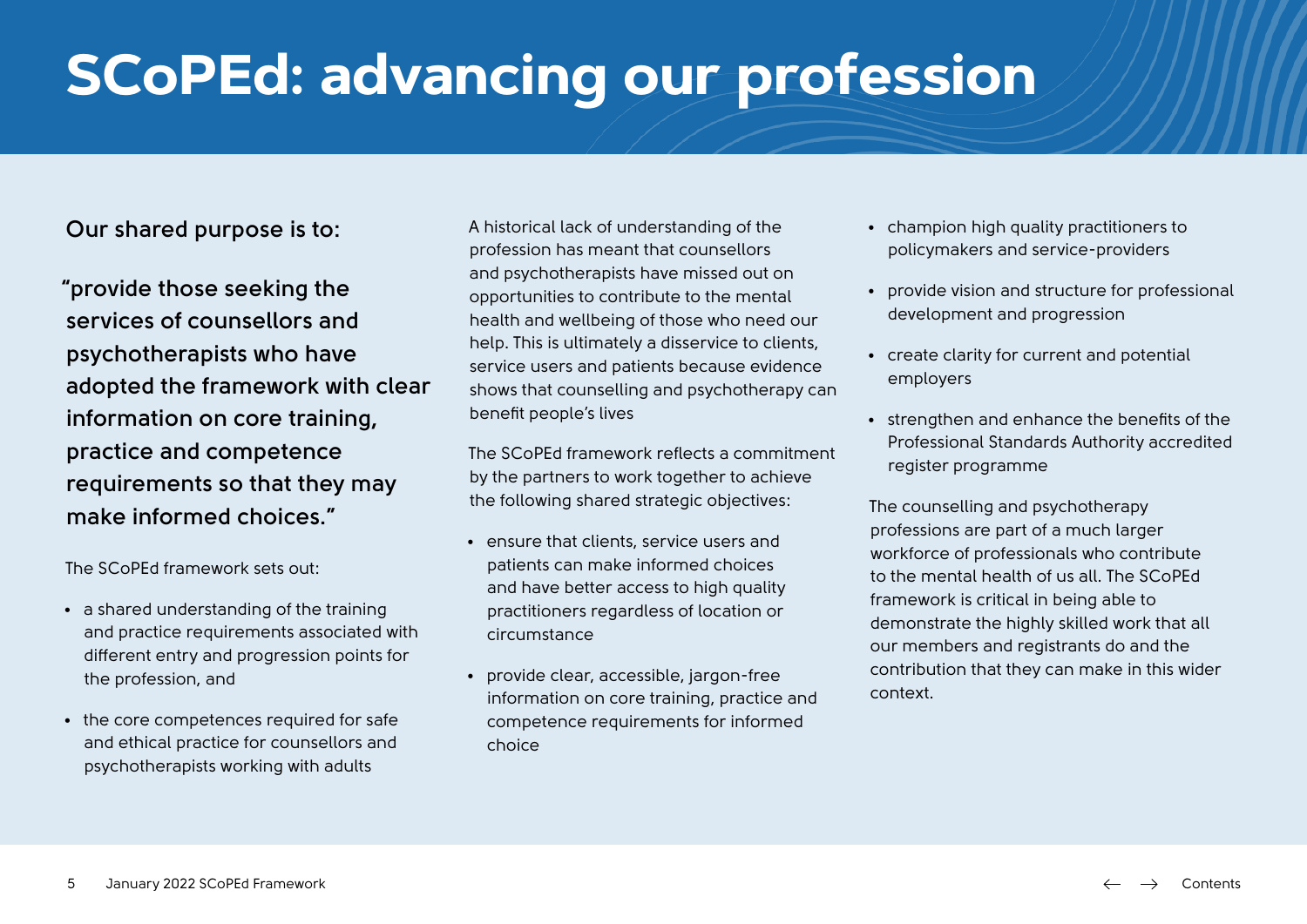# <span id="page-5-0"></span>**Key changes incorporated into the January 2022 framework**

**This version of the SCoPEd framework reflects the evidence and feedback we've received since the previous version was published in July 2020 and since the partnership group was expanded. It includes evidence provided by and feedback from the partners' members and registrants, the partners themselves and other stakeholders.** 

It includes valuable contributions from Experts by Experience who joined the SCoPEd working groups in 2021 to ensure that the voices of the public and the interests of clients and patients were heard in all the discussions. We are grateful for their time and commitment.

Their contributions have resulted in some significant changes to the content and language of the framework.

You can find out more details in the January 2022 SCoPEd Methodology Update document, which gives a clear audit trail of feedback themes, issues considered and what decisions were reached after analysis and consideration by both the SCoPEd Technical Group and the SCoPEd Expert Reference Group.

#### **The key changes include:**

- **• greater emphasis** on the role of the therapeutic relationship and the qualities of the therapist
- **• further focus on equality, diversity and inclusion** as a theme embedded and integrated throughout the framework
- **• additional standards** relating to online and phone therapy
- **• more consistent use of language** that is inclusive and more accessible to a wider audience
- **• addition of a glossary** of terms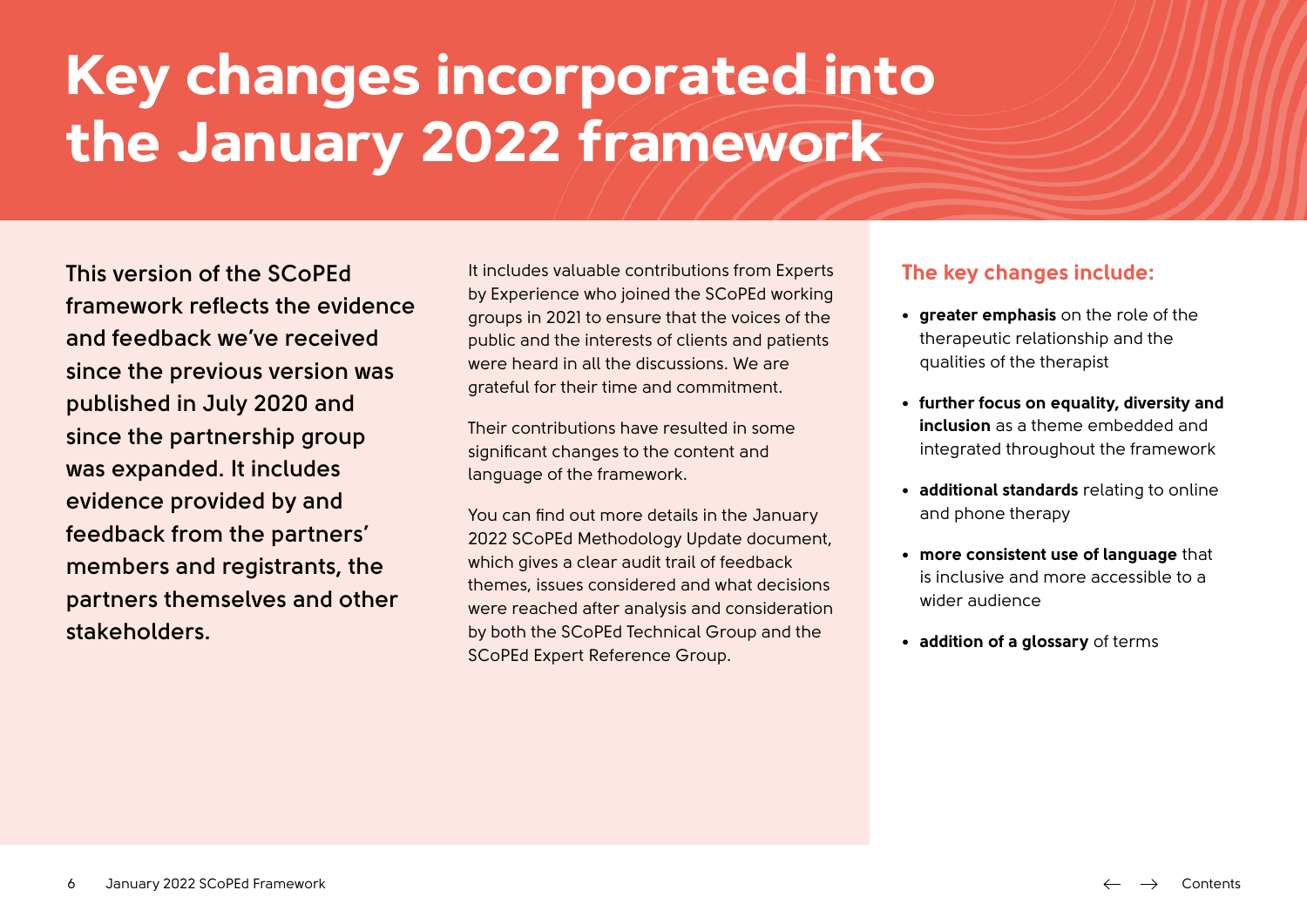# <span id="page-6-0"></span>**The SCoPEd partnership**

**The SCoPEd partners, who each hold Professional Standards Authority accredited registers, are:**

- Association of Christian Counsellors (ACC)
- British Association for Counselling and Psychotherapy (BACP)
- British Psychoanalytic Council (BPC)
- Human Givens Institute (HGI)
- National Counselling Society (NCS)
- UK Council for Psychotherapy (UKCP)

The Association of Child Psychotherapists (ACP) was a partner from November 2020 to October 2021 and now supports the work of the partners as an observer.

The SCoPEd Oversight Committee (SOC) is the governance body for the framework. The technical work of collating and agreeing the standards was undertaken by the SCoPEd Technical Group and the Expert Reference Group, both overseen by the SOC. The SOC was established when ACC, ACP, HGI and NCS joined the original SCoPEd partners BACP, BPC and UKCP in November 2020.

It meets regularly to oversee, guide and scrutinise the work of SCoPEd. It includes the six Chief Executives of the participating partners and Independent Chair Paul Buckley who was appointed in spring 2021.

The partnership represents over 75,000 counsellors and psychotherapists.

### **Next steps**

**The SOC has agreed that the SCoPEd work falls into two phases:** 

- **• Phase one:** publication of this framework as the January 2022 version
- **• Phase two:** adoption of this framework by each partner organisation

The phase two work includes conducting an impact assessment of the framework, as well as continuing to work towards agreeing shared titles which are not part of the January 2022 version. There is also further work to be done to agree transparent and evidence-based mechanisms for progression between the columns of the framework.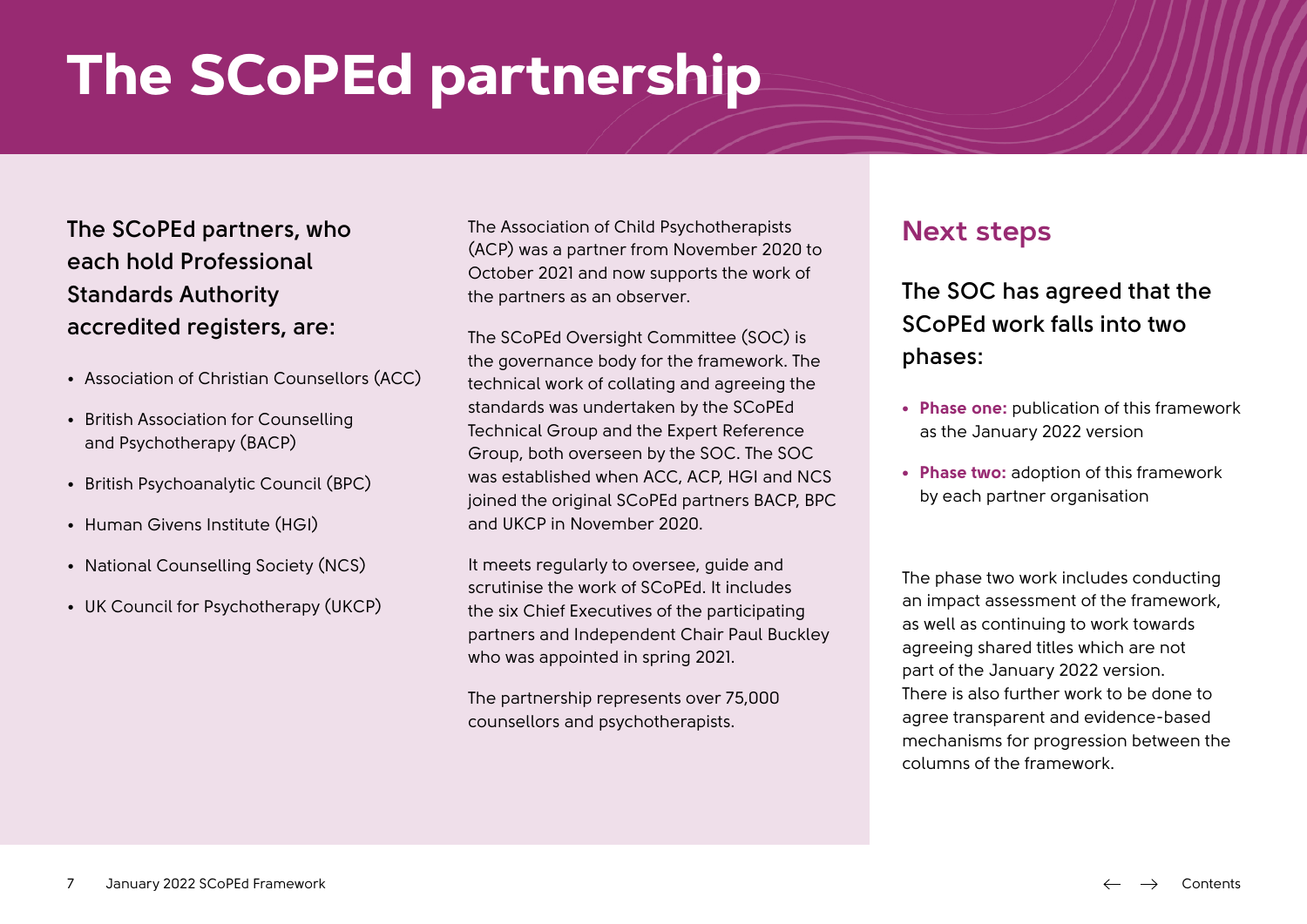# <span id="page-7-0"></span>**A guide to reading this framework**

**The SCoPEd framework sets out the minimum core training, practice and competence requirements that therapists represented on it have achieved and can evidence.**

These are arranged in three columns – called A, B and C.

The framework itself consists of two separate parts:

#### **1. Training and practice requirements** (pages 12 to 14)

#### **2. Core competences arranged using five overarching themes** (pages 15 to 31)

The training, practice and competence requirements within each column represent points at which therapists enter the profession. Some trainings equip therapists to enter at column A, some at column B and some at column C, depending on the length, depth, level and content of their initial training. Therapists in column B will have all the competences from columns A and B, and therapists in column C will have all the competences from columns A, B and C.

They also represent transition points by which therapists entering at an earlier point can evidence progression to a new column after further training, experience or CPD if they choose to do so. The framework will make these transition points transparent and easier to evidence.

A therapist's core training, practice experience and ability to undertake the different competences would indicate which column most closely represents where they map onto the framework both at the point of first qualifying and at subsequent progression points.

The following is a guide for different groups to help you read the framework in a way that is most helpful for you. We have included a glossary of terms (Appendix 1).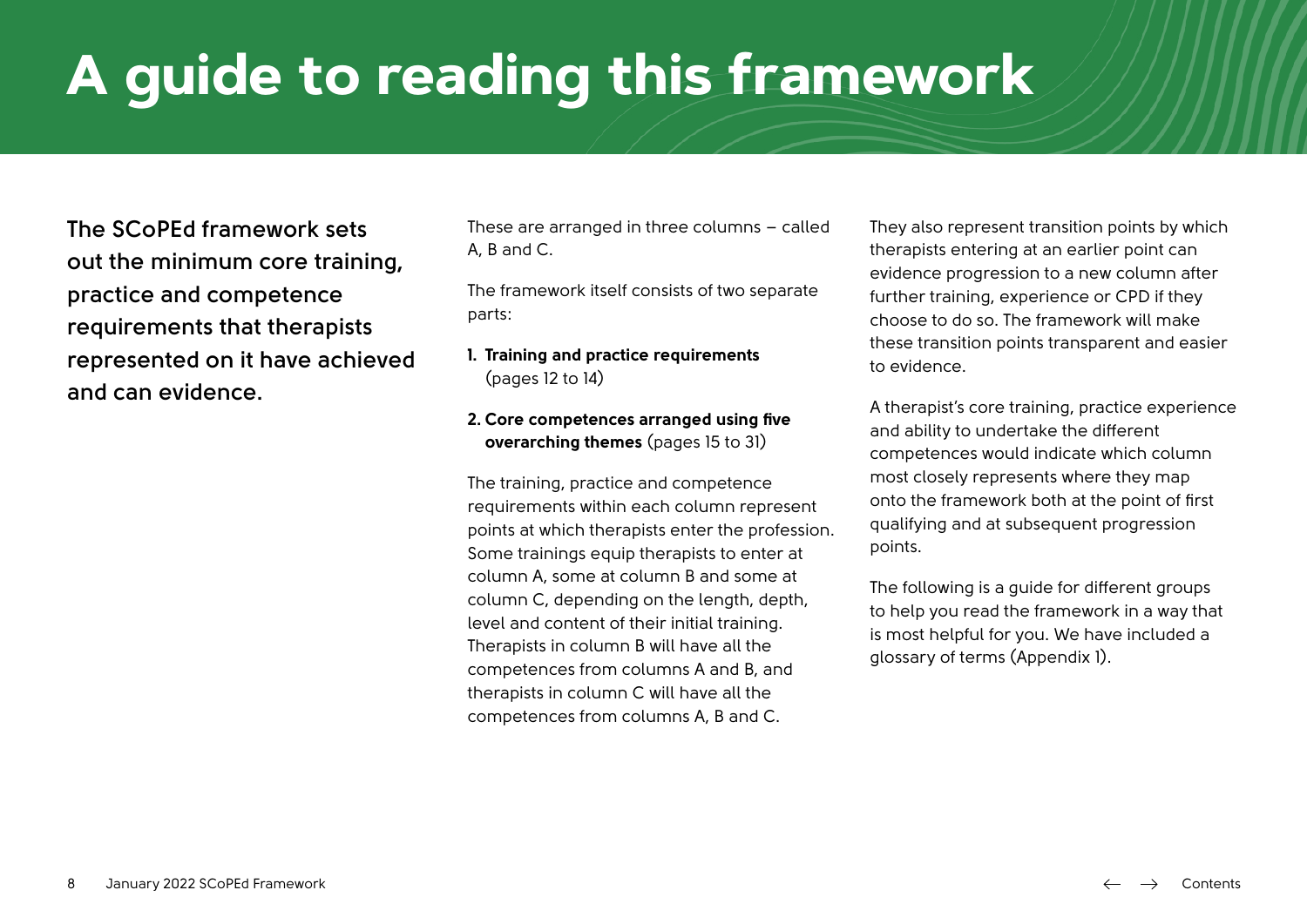### <span id="page-8-0"></span>**Potential and current trainees**

This framework sets out the core training, practice and competence requirements for qualified therapists rather than for trainees.

However, looking at these core requirements can help you understand how you might map out your training journey as you think about starting and developing your career in the counselling and psychotherapy professions.

### **Practising therapists**

All partner members and registrants are represented in the framework.

If you are already a qualified counsellor or psychotherapist you don't **need** to do anything differently at this stage. However, you **may** wish to map your current training, skills and practice standards to the framework as it stands today. It's important to remember that if you have the skills and knowledge to practise competences in another column, but do not yet have all the competences to be mapped to that column, then you are still able to use

those skills to practise those competences today. The framework is designed to set out minimum standards, not to limit the way that individuals practise.

Looking to the future, should SCoPEd be adopted by your membership body, then an example of how it might be of benefit to you is that you could:

- use the mapping to evidence how you have progressed since your initial core training
- decide if and how you wish to develop further your generic or core competences
- prove you have achieved a certain level of training already so are able to enter different trainings at a higher level rather than start again from the beginning
- prove your level of skills to register with different or additional membership bodies
- benchmark your skills and experiences when applying for work

For example, if you are a column A therapist you can practise the competences that apply to column B or C therapists where you have the skills and knowledge to do so, and if you wanted to, you could transition to column B or C when you meet all the requirements.

### **Clients, patients and the general public**

The ultimate purpose of the framework is to provide clear information to clients, patients and the general public who are looking to use counsellors and psychotherapists so that you can make informed choices.

This document is aimed at a specialist audience working in the counselling and psychotherapy professions so it includes some specific terms you might not be familiar with. The glossary in Appendix 1 (page 32) may be useful in explaining specific counselling and psychotherapy terms.

As the work on SCoPEd progresses, we will develop public-facing materials to support clients and patients to make more informed choices.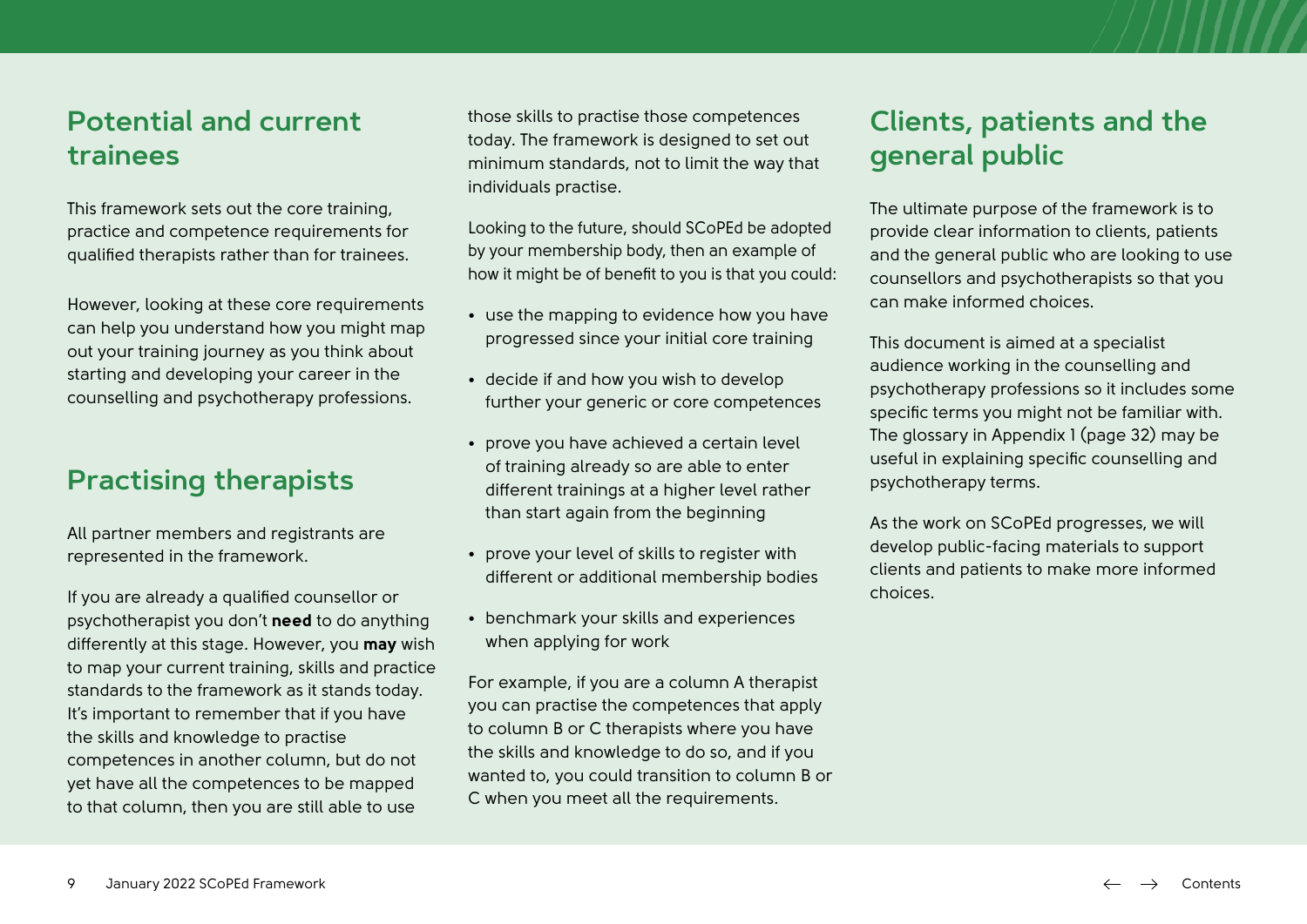### <span id="page-9-0"></span>**Policy makers, commissioners and employers**

The framework outlines what is built into core counselling and psychotherapy training, and how generic competences might be evidenced across different trainings and made transferable to a wide range of work settings.

The aim is to offer clarity about the skills and knowledge that therapists have to enable you to make informed choices about therapists you may wish to include in your workforce.

### **Trainers and training organisations**

The framework is a key resource in supporting the integration of core generic standards, with learning outcomes and assessment criteria, into qualifications and courses delivered in a wide range of contexts and regardless of modality.

SCoPEd is not a wish list for the future – it is an evidence-based mapping of current core training, practice and competence requirements. Details can be found in the January 2022 SCoPEd Methodology Update document.

Equally, it is not intended to capture the many specialist trainings, competences and skills that therapists acquire over the course of their professional life.

Many individual courses and qualifications will include additional competences to those described here and will add depth and detail, which are reflective of the particular philosophical and theoretical approach. These are valuable details that can't be captured in generic standards.

The framework does not represent all practising counsellors and psychotherapists, as there are some practitioners who sit outside the framework because they don't meet minimum standards, don't subscribe to the framework, or don't currently belong to organisations that are eligible to join the partnership.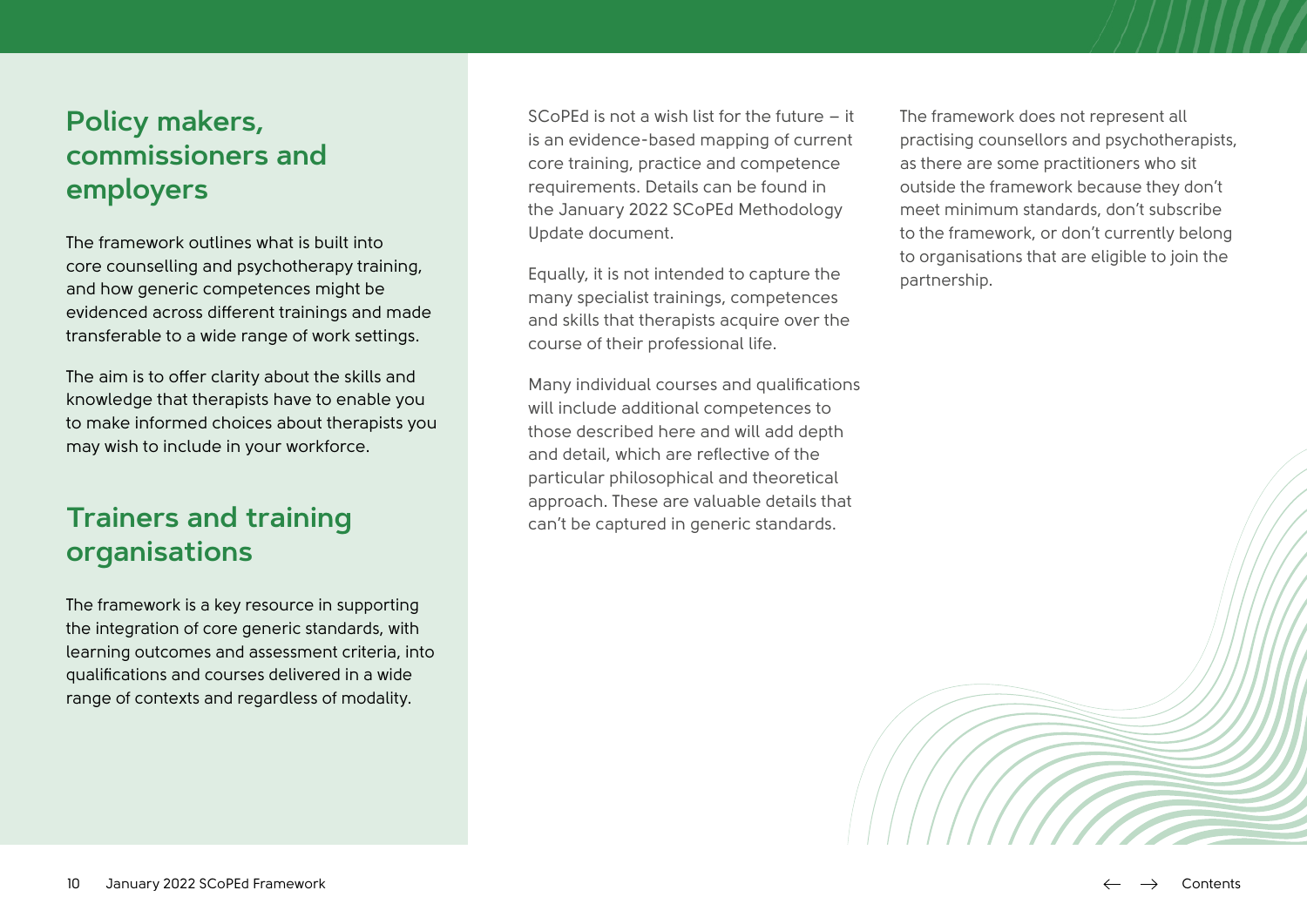# <span id="page-10-0"></span>**Creating and enabling opportunities**

The counselling and psychotherapy professions encompass a wide range of trainings and practice standards.

What has become clear through the SCoPEd mapping is that the foundation for all entry points, and progression routes, are the competences and practice standards that apply to column A therapists. Whilst some therapists may enter at column B or C due to the greater length and complexity of their training, the framework allows for therapists to transition to other columns where the relevant knowledge and skills can be evidenced.

Therapists can practise competences from other columns if they have the knowledge and skills to ethically do so.

Currently some therapists choose not to take the progression opportunities that the framework maps as the additional competences and practice standards aren't required for their role.



Therapists can enter at different columns depending on the length, depth, level and content of their initial core training. They can move between the different columns throughout their career, should they wish to do so.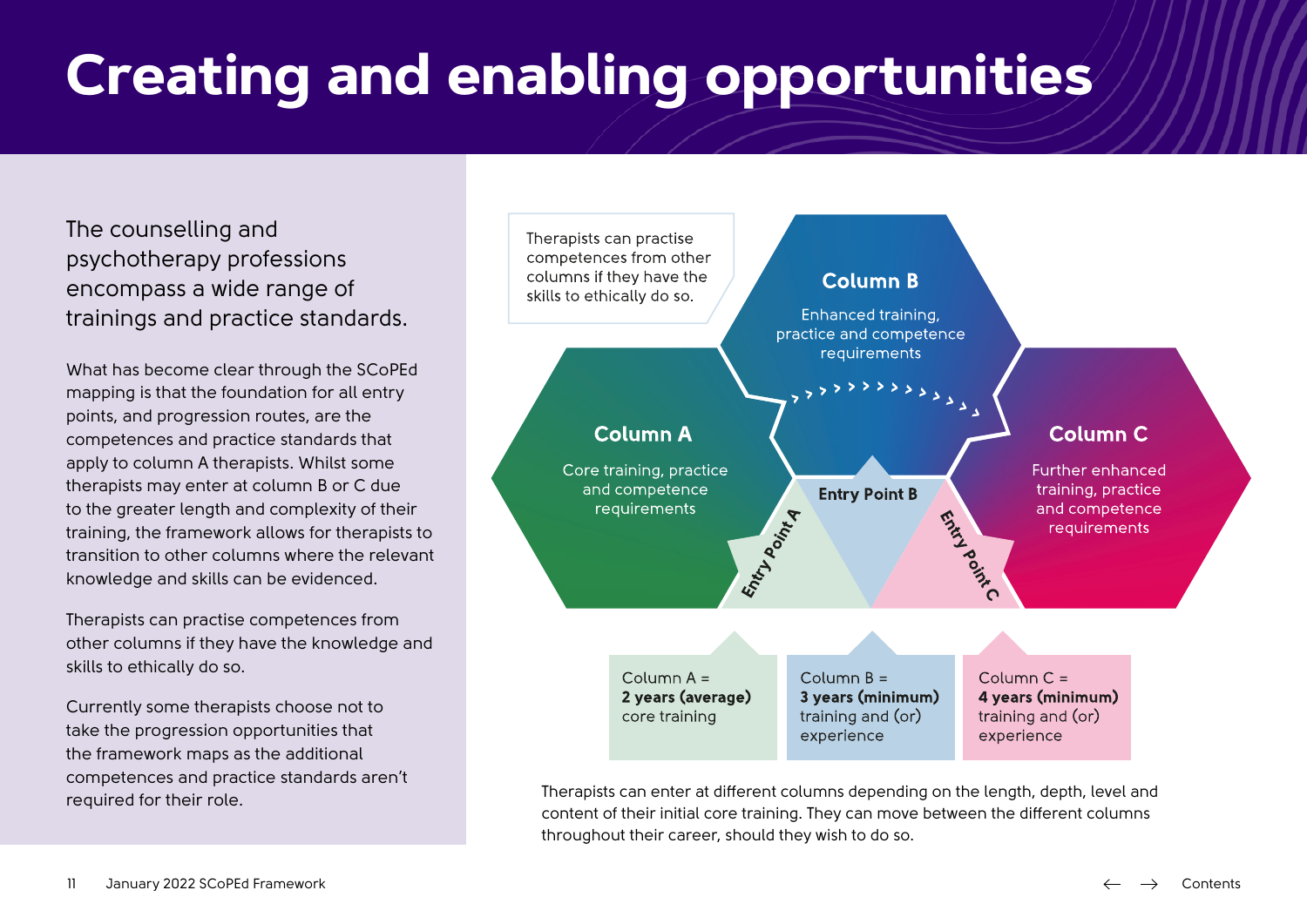# <span id="page-11-0"></span>**Training and practice requirements**

**The tables on the following pages set out the commonly agreed training and practice requirements, which along with the competences from pages 15 onwards, describe the shared elements associated with therapists in each of the columns.** The tables on the following pages also shows how the current membership categories across the partners map to columns A, B and in some cases C.

Where there are areas of difference between the partners these are set out in the tables.

This approach reflects the diversity of therapists and the different entry points based on the level, depth and length of training, which are valuable aspects of our profession.

The foundation for all entry points, and progression routes, are the core training, practice and competence requirements that apply to column A therapists. Whereas some trainings offer direct entry to column B or C, the framework allows for all therapists to transition to the column of their choice where they can evidence the relevant training, practice and competence requirements.

This mapping does not include ACC, BACP and NCS Senior Accredited member category, which denote additional experience and client hours post-accreditation but which do not necessarily map to column C. However, some Senior Accredited members will have acquired competences in column C during the process.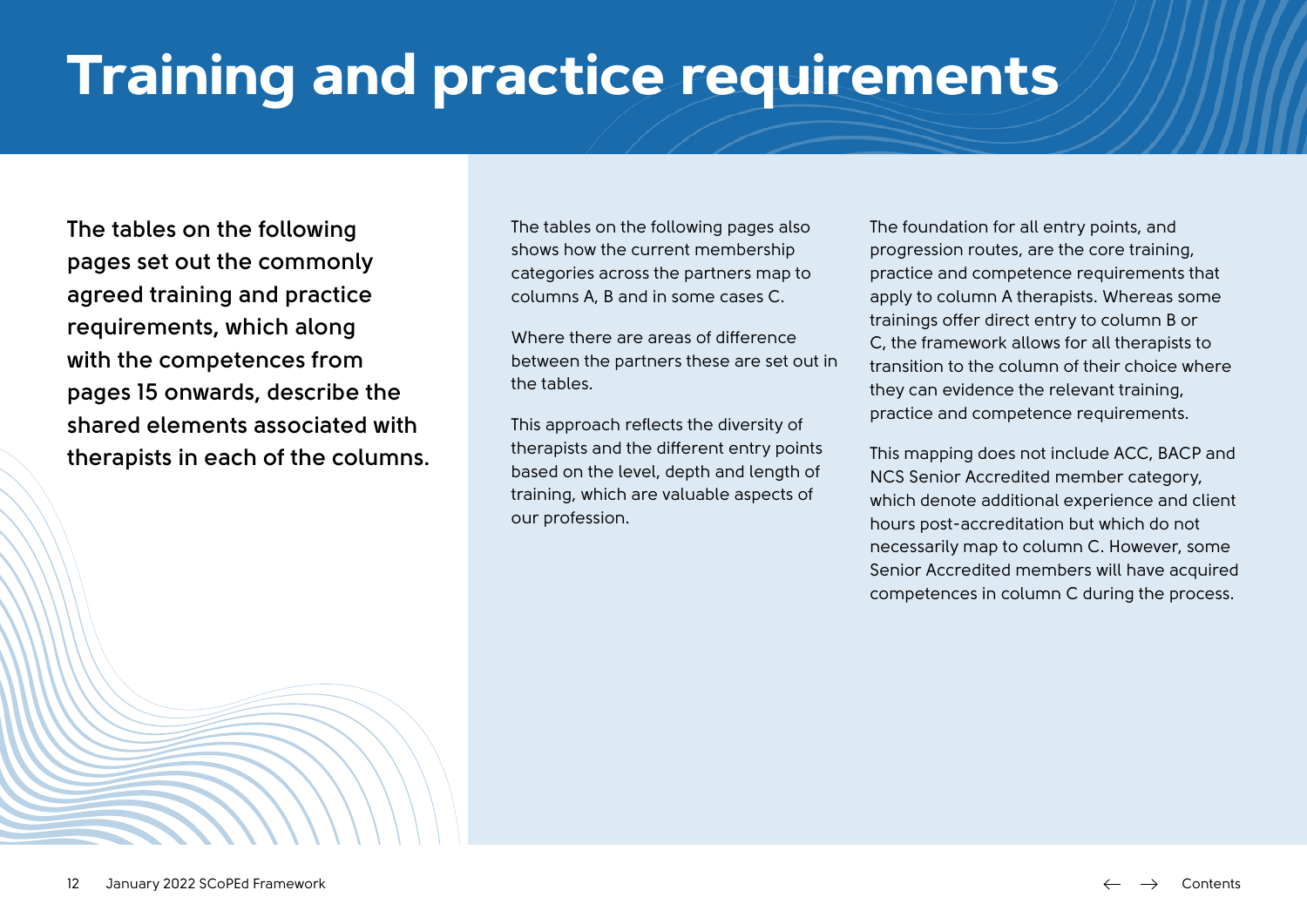### Consolidated current training and practice requirements (all partners)

|                                                          | $\left( {\bf{A}} \right)$     | $\bf (B)$                                           | $(\mathsf{c})$                                                                           |
|----------------------------------------------------------|-------------------------------|-----------------------------------------------------|------------------------------------------------------------------------------------------|
| <b>Current membership</b>                                | ACC registered member         | ACC accredited member                               | <b>BPC</b> psychotherapist                                                               |
| categories                                               | <b>BACP</b> registered member | <b>BACP</b> accredited member                       | <b>UKCP</b> psychotherapist                                                              |
|                                                          | HGI registered member         | BPC psychodynamic counsellor                        | (other partners have members                                                             |
|                                                          | NCS accredited registrant     | NCS accredited professional<br>registrant           | who meet the standards of<br>column C but do not have a<br>separate membership category) |
|                                                          |                               | UKCP psychotherapeutic<br>counsellor                |                                                                                          |
| Length of core training and<br>(or) experience (minimum) | Average two years             | Three years                                         | Four years                                                                               |
| <b>Total training hours</b>                              | $300 - 400$ hours             | 450 hours                                           | 500 hours minimum                                                                        |
| <b>Client or patient practice</b><br>hours (minimum)     | 100                           | 450 (including hours gained after<br>core training) | 450 during training                                                                      |
| Level                                                    | Level 4 Diploma minimum       | Ranges from level 4 to level 7                      | Level 7 minimum                                                                          |
|                                                          |                               | <b>BPC: Level 6 minimum</b>                         |                                                                                          |
|                                                          |                               | UKCP: Level 6 minimum                               |                                                                                          |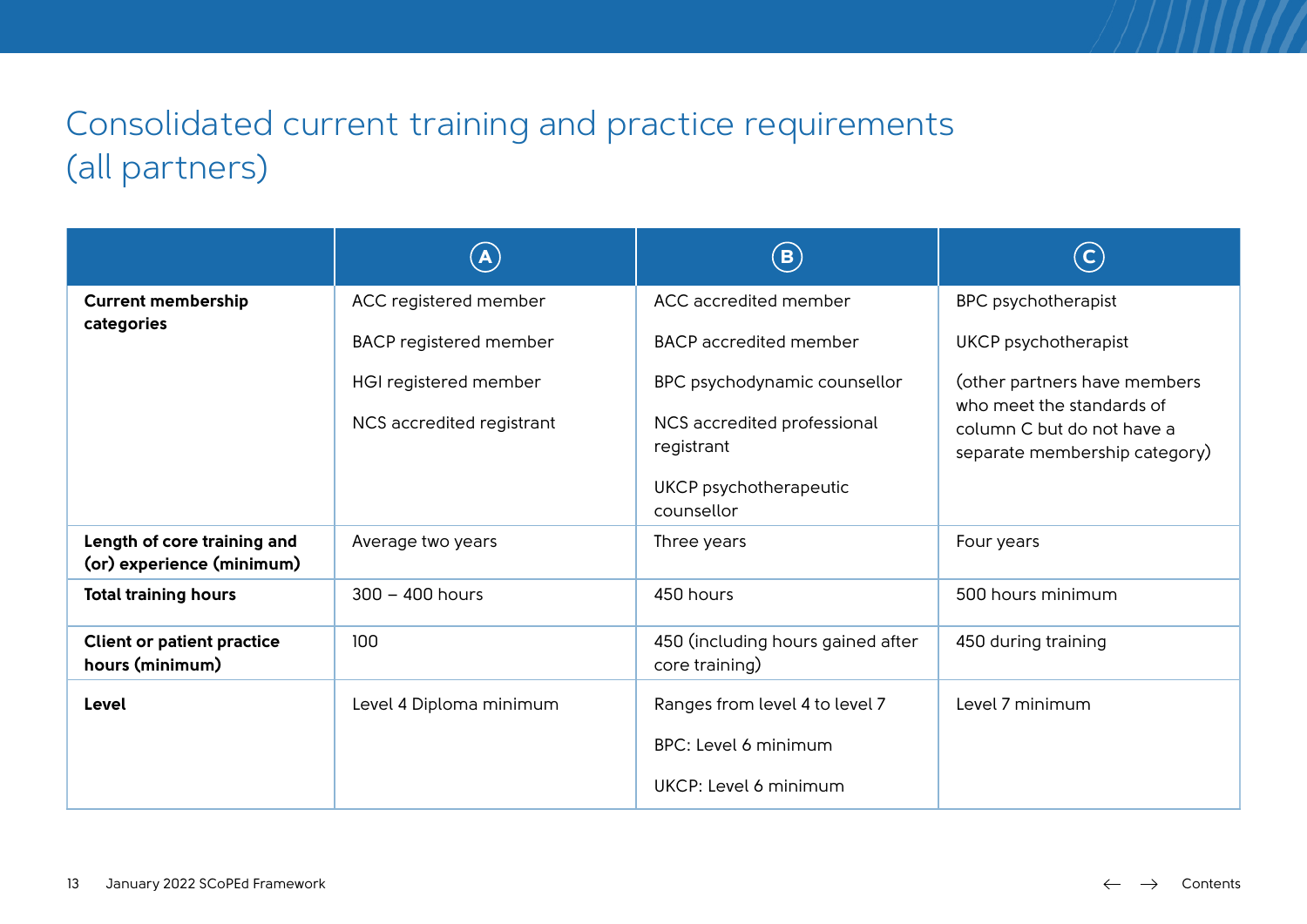|                                                                                                                                                             |                                                                                            | $\left( \mathbf{B}\right)$                                                                                                                                                                                                                                                      |                                                                                                                                                                                                                                           |
|-------------------------------------------------------------------------------------------------------------------------------------------------------------|--------------------------------------------------------------------------------------------|---------------------------------------------------------------------------------------------------------------------------------------------------------------------------------------------------------------------------------------------------------------------------------|-------------------------------------------------------------------------------------------------------------------------------------------------------------------------------------------------------------------------------------------|
| <b>Supervision during training</b><br>*ratio depicts supervision<br>hours to client hours e.g. 1<br>hour supervision for every 3<br>client or patient hours | Average 1.5 hours per month                                                                | Average 1.5 hours per month<br>minimum<br>BPC: 1:3*<br><b>UKCP: 1:6*</b>                                                                                                                                                                                                        | Average 1.5 hours per month<br>minimum<br>BPC: 1:3*<br>UKCP: Usually 1:6 * but not<br>specified by all colleges                                                                                                                           |
| <b>Placement type</b>                                                                                                                                       | Approved supervised placement                                                              | The way this requirement can be<br>met varies according to course<br>modality, training organisation<br>and (or) professional body                                                                                                                                              | The way this requirement can be<br>met varies according to course<br>modality, training organisation<br>and (or) professional body                                                                                                        |
| <b>Mental health familiarisation</b><br>or mental health placement                                                                                          | Not a specific requirement                                                                 | The way this requirement can be<br>met varies according to course<br>modality, training organisation<br>and (or) professional body                                                                                                                                              | The way this requirement can be<br>met varies according to course<br>modality, training organisation<br>and (or) professional body                                                                                                        |
| <b>Personal therapy</b>                                                                                                                                     | This varies according to course<br>modality, training organisation or<br>professional body | ACC, BACP, HGI, NCS: not<br>mandatory but should be<br>consistent with approach and<br>evidence of personal awareness<br>and (or) development needed for<br>individual accreditation<br>BPC: 160 hours minimum of<br>personal therapy<br>UKCP: 105 hours of personal<br>therapy | This varies according to course<br>modality, training organisation or<br>professional body<br>BPC: 500 hours minimum of<br>personal therapy<br>UKCP: Range 160 - 250 hours<br>plus (as personal therapy and<br>(or) personal development) |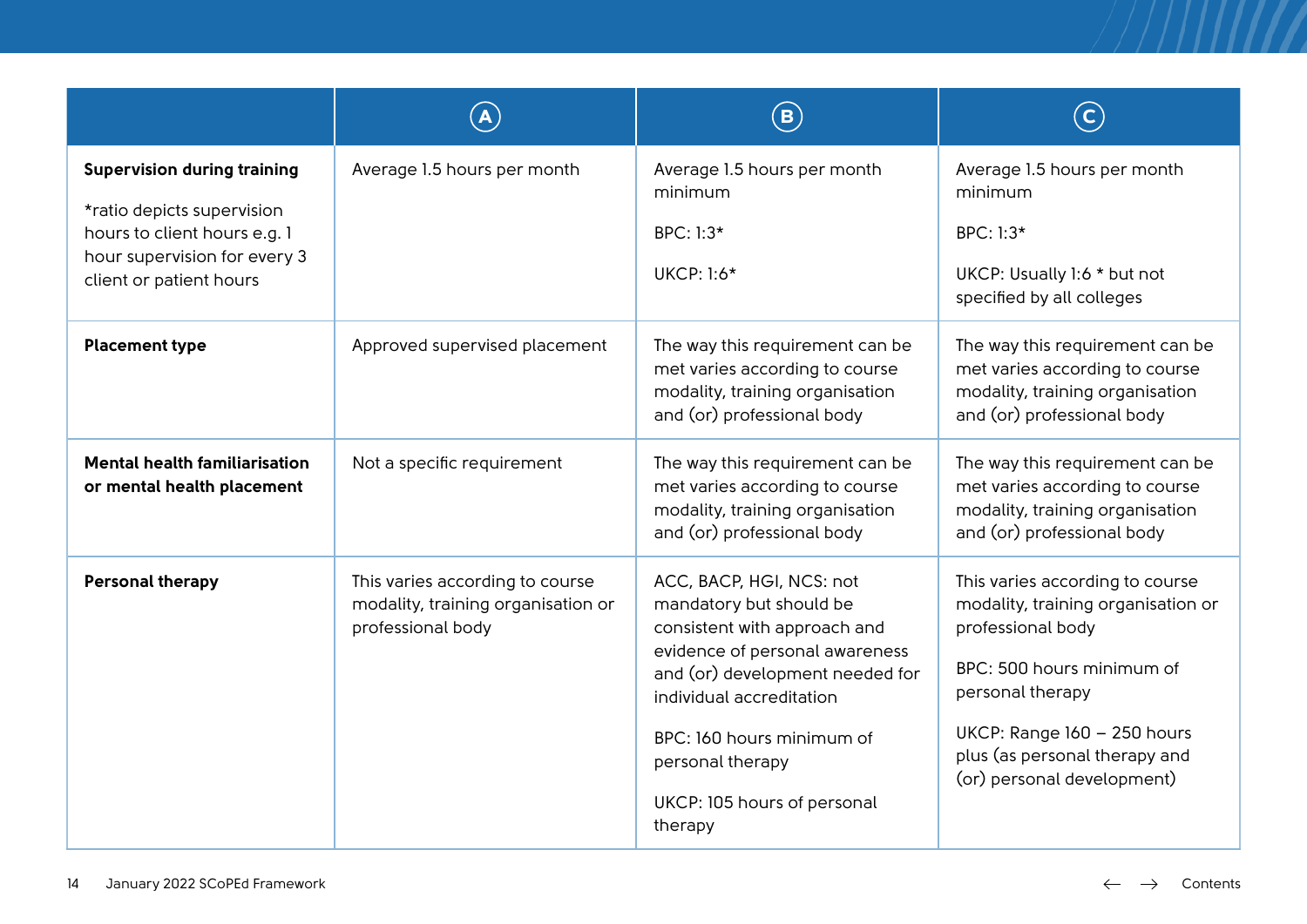## <span id="page-14-0"></span>**Core competences**

**The framework of competences is arranged using five overarching themes that reflect the work of counsellors and psychotherapists.**

**Equality, diversity and inclusion competences are woven throughout to emphasise the importance of embedding these competences in every aspect of therapeutic work.** 

SCoPEd is an enabling framework that can empower all qualified therapists, not restrict them.

- All therapists represented in the framework have achieved all the column A competences, as these are the core foundational competences required to work ethically and safely as a therapist
- If you are a column A therapist, you can also practise the competences that apply to column B or C therapists where you have the skills and knowledge to do so
- If you wanted to, you could transition from column A to column B or C when you meet all the requirements of that column

The framework represents these competences in a way that incorporates the different types of training in counselling and psychotherapy, regardless of whether that training was completed in higher or further education settings or which theoretical approach the training followed.

#### **Competence table guide**

Each numbered core competence is written out in the themed tables on the following pages. Each one has:

- a unique number for each competence
- $\bullet$  a letter A, B or C attached to the number showing progression and development within an area of competence
- the competence itself
- A, B, C icons on the right showing which column the competence belongs to

#### **The five themes are:**

Theme 1 – Professional framework Theme 2 – Assessment Theme 3 – Therapeutic relationship Theme 4 – Knowledge and skills Theme 5 – Self-awareness and reflection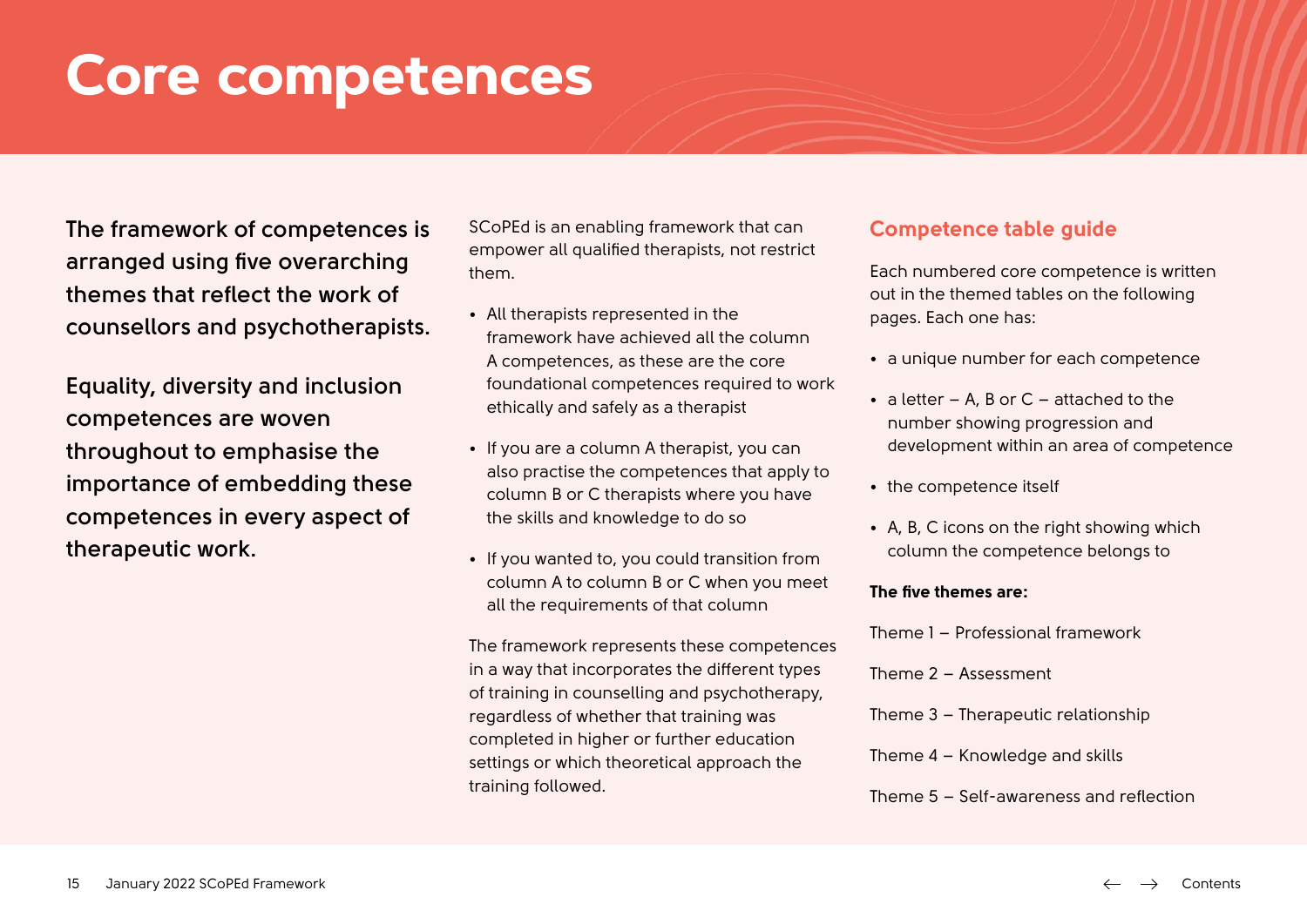### Theme 1 **Professional framework**

Competences for setting professional and ethical boundaries, and working within an ethical, legal and professional framework to create a safe therapeutic space for the counselling or psychotherapy to take place.

|       |                                                                                                                                                                                                                                                              |                           | <b>Column</b>              |                                               |
|-------|--------------------------------------------------------------------------------------------------------------------------------------------------------------------------------------------------------------------------------------------------------------|---------------------------|----------------------------|-----------------------------------------------|
|       | <b>Required competences for therapists:</b>                                                                                                                                                                                                                  |                           |                            |                                               |
| 1.1.A | Knowledge of and ability to operate within professional, legal and ethical frameworks                                                                                                                                                                        | $\boxed{\mathbf{A}}$      | $\left( \textbf{B}\right)$ | (c)                                           |
| 1.2.A | Ability to understand and apply the Equality Act and other relevant legislation to practise safely and ethically within the law                                                                                                                              | $\blacktriangle$          | (B)                        | $\mathsf{(c)}$                                |
| 1.3.A | Ability to negotiate, maintain and review an appropriate contract with the client or patient, taking account of timing, practice<br>setting and duration of therapy, ensuring that the client's or patient's consent is explicitly informed and freely given | $\blacktriangle$          | (B)                        | (c)                                           |
| 1.4.A | Ability to create regular opportunities for the client or patient to review and feed back their experience of the therapy                                                                                                                                    | $\left( {\bf{A}} \right)$ | (B)                        | $\left($ c                                    |
| 1.5.A | Ability to protect the confidentiality and privacy of clients or patients from unauthorised access or disclosure by informing them<br>in advance about any reasonably foreseeable limitations of confidentiality and privacy                                 | $\left( {\bf{A}} \right)$ | ( B                        | $\left( \mathsf{c}\right)$                    |
| 1.6.A | Ability to provide and maintain a secure framework for both therapist and clients or patients, in terms of meeting arrangements<br>and the therapy setting                                                                                                   | $\blacksquare$            | ( B                        | $\left( \begin{matrix}  \end{matrix} \right)$ |
| 1.7.A | Ability to evaluate own work within an ethical framework and apply the framework to resolve conflicts and ethical dilemmas                                                                                                                                   | $\boxed{\mathbf{A}}$      | $\left( \mathbf{B}\right)$ | (c)                                           |
| 1.8.A | Ability to address and respond to ethical dilemmas and recognise when to consult with supervisor and (or) other appropriate<br>professionals                                                                                                                 | $\blacksquare$            | (B)                        | $\left( \mathsf{c}\right)$                    |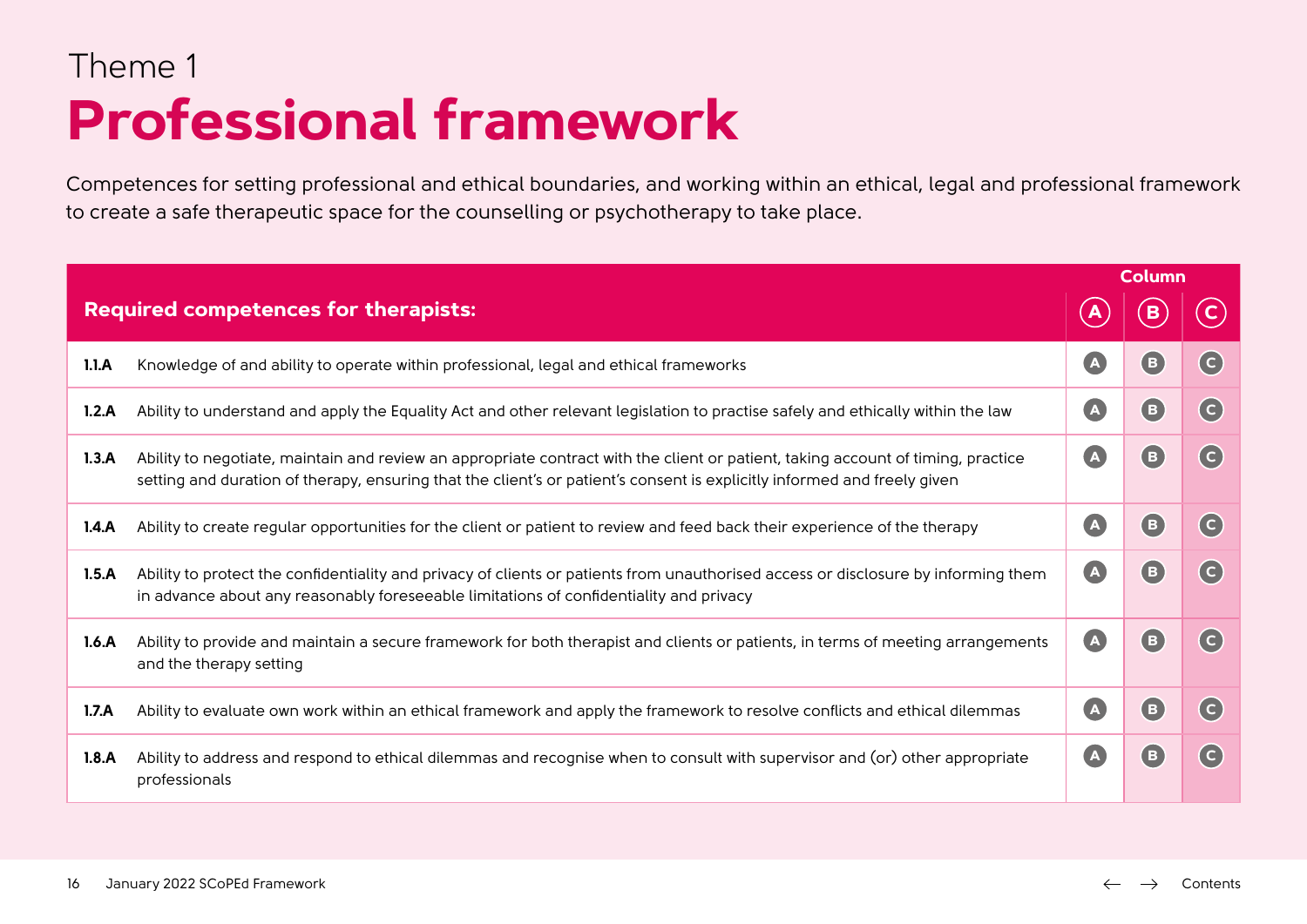|        |                                                                                                                                                                                                                                     |           | <b>Column</b>              |                         |
|--------|-------------------------------------------------------------------------------------------------------------------------------------------------------------------------------------------------------------------------------------|-----------|----------------------------|-------------------------|
|        | <b>Required competences for therapists:</b>                                                                                                                                                                                         |           |                            |                         |
| 1.9.A  | Ability to work with ethical difficulties and dilemmas, including addressing and resolving contradictions between different codes<br>of practice and conduct, or between ethical requirements and work requirements                 | <b>A</b>  | B                          | $\overline{c}$          |
| 1.10.A | Ability to incorporate equality awareness and consideration of diversity of client's or patient's identity, culture, language, values<br>and worldview into ethical decision-making                                                 | $\bullet$ | (B)                        | $\overline{c}$          |
| 1.11.A | Ability to establish and maintain appropriate professional and personal boundaries in online relationships with clients or<br>patients by ensuring that:                                                                            | A         | (B)                        | $\overline{c}$          |
|        | a) reasonable care is taken to separate and maintain a distinction between personal and professional presence on<br>social media where this could result in harmful dual relationships with clients or patients                     |           |                            |                         |
|        | b) any public, online communication is carried out in a manner consistent with own ethical framework or code of practice                                                                                                            |           |                            |                         |
| 1.12.A | Ability to manage and respond appropriately to the practical and ethical demands of all forms of technologically mediated<br>therapy and communication                                                                              | $\bullet$ | $\left( \mathbf{B}\right)$ | $\overline{c}$          |
| 1.13.A | Ability to use team-working skills to work with others                                                                                                                                                                              | A         | (B)                        | $(\mathsf{c})$          |
|        | 1.13.Bi Ability to take an active role as a member of a professional community and participate effectively in inter-professional<br>and multi-agency approaches to mental health where appropriate                                  |           | (B)                        | $\overline{c}$          |
|        | 1.13.Bii Ability to work in multi-disciplinary teams with other professionals to enhance therapeutic outcomes                                                                                                                       |           | <b>E</b>                   | $(\mathsf{c})$          |
|        | 1.13.C Ability to take an active role within the professional community locally and nationally. Be able to communicate<br>effectively with other professionals in sharing information, advice, instruction and professional opinion |           |                            | $\overline{\mathsf{c}}$ |

*Members can practise competences from other columns if they have the skills to ethically do so*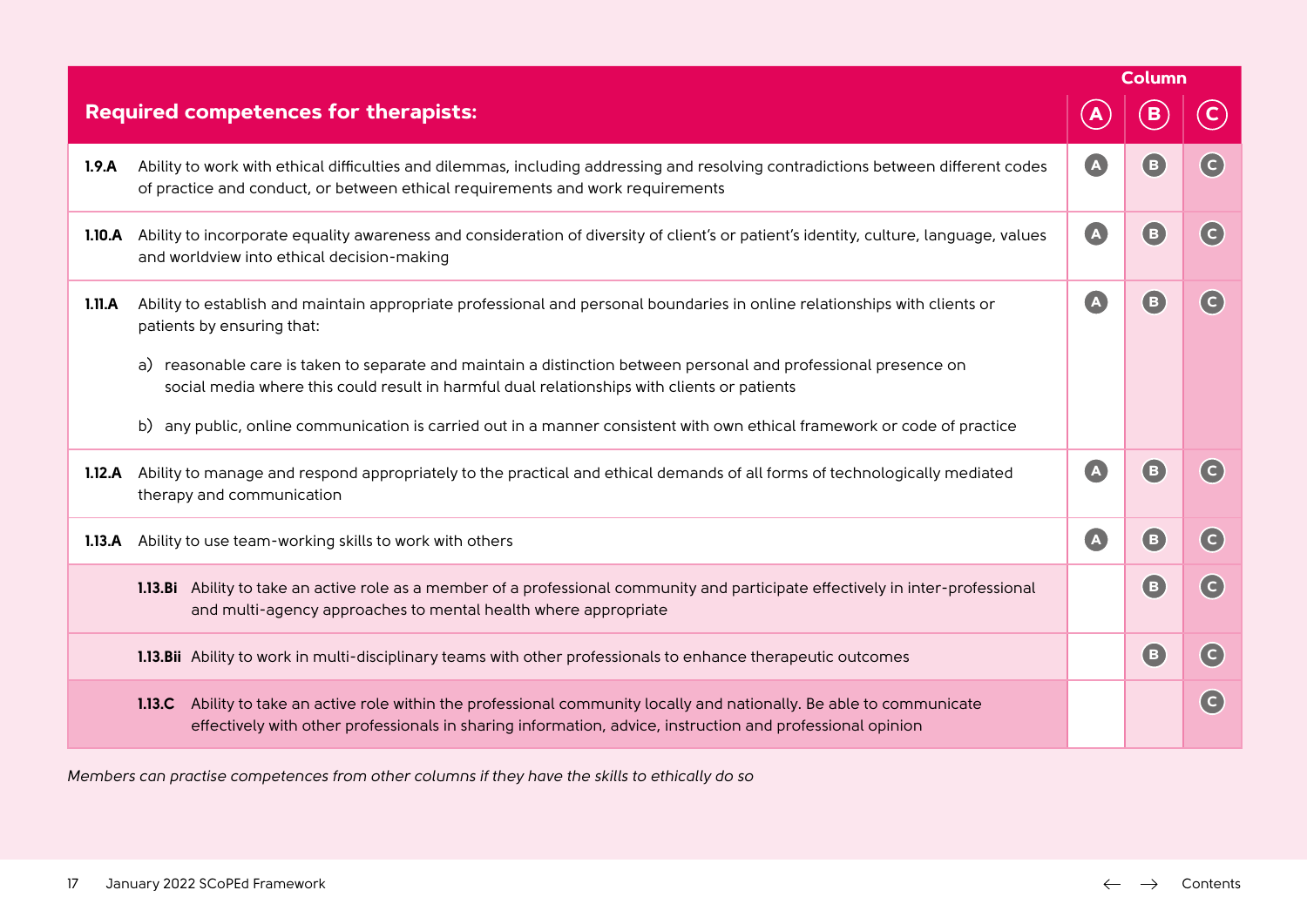### Theme 2 **Assessment**

Competences which focus on assessing the needs of diverse clients or patients within a clear framework for understanding psychological distress, which takes account of risk and the need to work within personal limits.

|       |                                                                                                                                                                                                                     |              | <b>Column</b> |                         |
|-------|---------------------------------------------------------------------------------------------------------------------------------------------------------------------------------------------------------------------|--------------|---------------|-------------------------|
|       | <b>Required competences for therapists:</b>                                                                                                                                                                         | $\mathbf{A}$ |               |                         |
| 2.1.A | Ability to make an initial and ongoing assessment of the client's or patient's problems and suitability for therapy being offered                                                                                   |              |               | (c)                     |
|       | 2.1.B<br>Ability to use an initial and ongoing clinical assessment strategy that is informed by a consistent, coherent and in-depth<br>theoretical approach                                                         |              |               | $\overline{\mathsf{c}}$ |
|       | Ability to conceptualise and (or) formulate ways of working with clients or patients with chronic and enduring mental<br>2.1.C<br>health conditions                                                                 |              |               | $(\mathsf{c})$          |
| 2.2.A | Ability to establish agreement on the therapeutic work which attends to the needs of the client or patient, the skills of the<br>therapist and the time available                                                   |              |               | $\overline{c}$          |
| 2.3.A | Ability to recognise own professional limitations, and in collaboration with clients or patients and other professionals as<br>appropriate, manage the process of referral during assessment and throughout therapy |              |               | $\overline{\mathsf{c}}$ |
| 2.4.A | Ability to assess the client's or patient's suitability for technologically mediated therapy                                                                                                                        |              |               | $\overline{c}$          |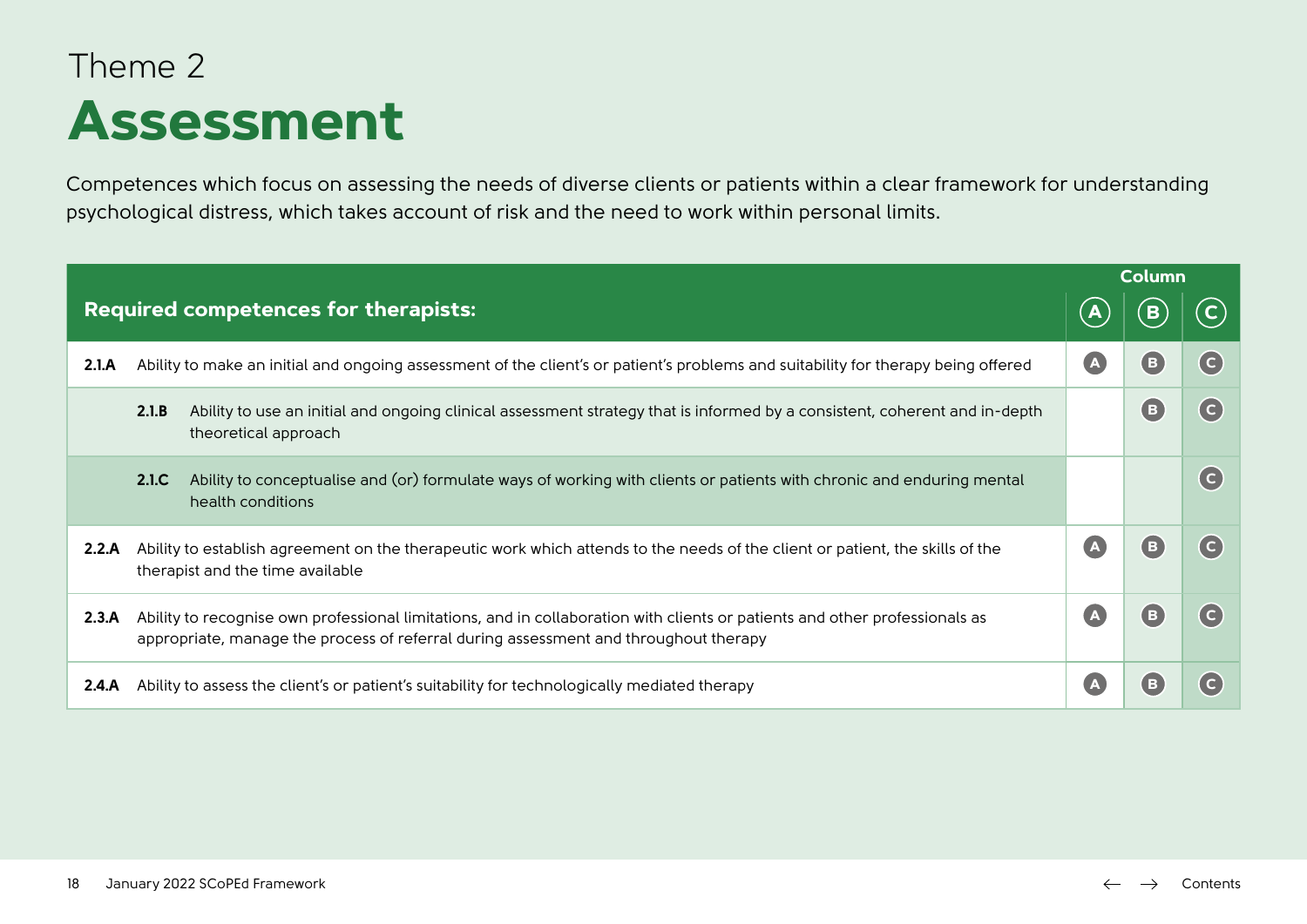|       |                                                                                                                                                                                                                                                                 |           | Column                             |                            |
|-------|-----------------------------------------------------------------------------------------------------------------------------------------------------------------------------------------------------------------------------------------------------------------|-----------|------------------------------------|----------------------------|
|       | Required competences for therapists:                                                                                                                                                                                                                            |           | B                                  | $\mathsf{C}$               |
| 2.5.A | Ability to draw upon knowledge of common mental health problems and symptoms of psychological distress (with due<br>understanding of cultural norms) during assessment and throughout therapy                                                                   | A         | (B)                                | $\left( \mathsf{c}\right)$ |
|       | Ability to conceptualise, evaluate and take account of a range of mental health problems, symptoms of psychological<br>2.5.B<br>distress, functioning and coping styles (with due understanding of cultural norms), during assessment and throughout<br>therapy |           | $\mathbf \left( \mathbf B \right)$ | $\left( \mathsf{c}\right)$ |
|       | Ability to understand the language and discourses around diagnosis, psychopathology and mental disorders<br>2.5.C                                                                                                                                               |           |                                    | $\left( \mathsf{c}\right)$ |
| 2.6.A | Ability to understand core issues relating to the role of psychiatric drugs, dependence and withdrawal and the implications<br>these have for clients or patients in therapy                                                                                    | $\Delta$  | (B)                                | $\left( \mathsf{c}\right)$ |
| 2.7.A | Ability to work within own scope of practice and professional limitations and manage the process of referrals where appropriate                                                                                                                                 | A         | (B)                                | $\left( \text{c} \right)$  |
| 2.8.A | Ability to make initial and ongoing risk assessments regarding clients' or patients' and (or) others' safety, and comply with<br>safeguarding guidance, appropriate to the therapy setting taking into account own limits of competence                         | $\bullet$ | $\bigoplus$                        | $\left( \mathsf{c}\right)$ |
|       | Ability to devise and use a comprehensive risk assessment strategy<br>2.8.B                                                                                                                                                                                     |           | $\bigcirc$                         | $(\mathsf{c})$             |
|       | Ability to make complex judgments about ongoing work with high risk clients or patients and take appropriate action as<br>2.8.C<br>needed                                                                                                                       |           |                                    | $\left( \mathsf{c}\right)$ |
| 2.9.A | Ability to collaborate with clients or patients and (or) others as appropriate to assess risks, needs and strengths when working<br>with imminent and ongoing:                                                                                                  | $\bullet$ | (B)                                | $(\mathsf{c})$             |
|       | suicidal ideas and (or) behaviour                                                                                                                                                                                                                               |           |                                    |                            |
|       | self-harming ideas and (or) behaviour                                                                                                                                                                                                                           |           |                                    |                            |
|       | risk of harm to clients or patients from third parties e.g. situations of domestic abuse                                                                                                                                                                        |           |                                    |                            |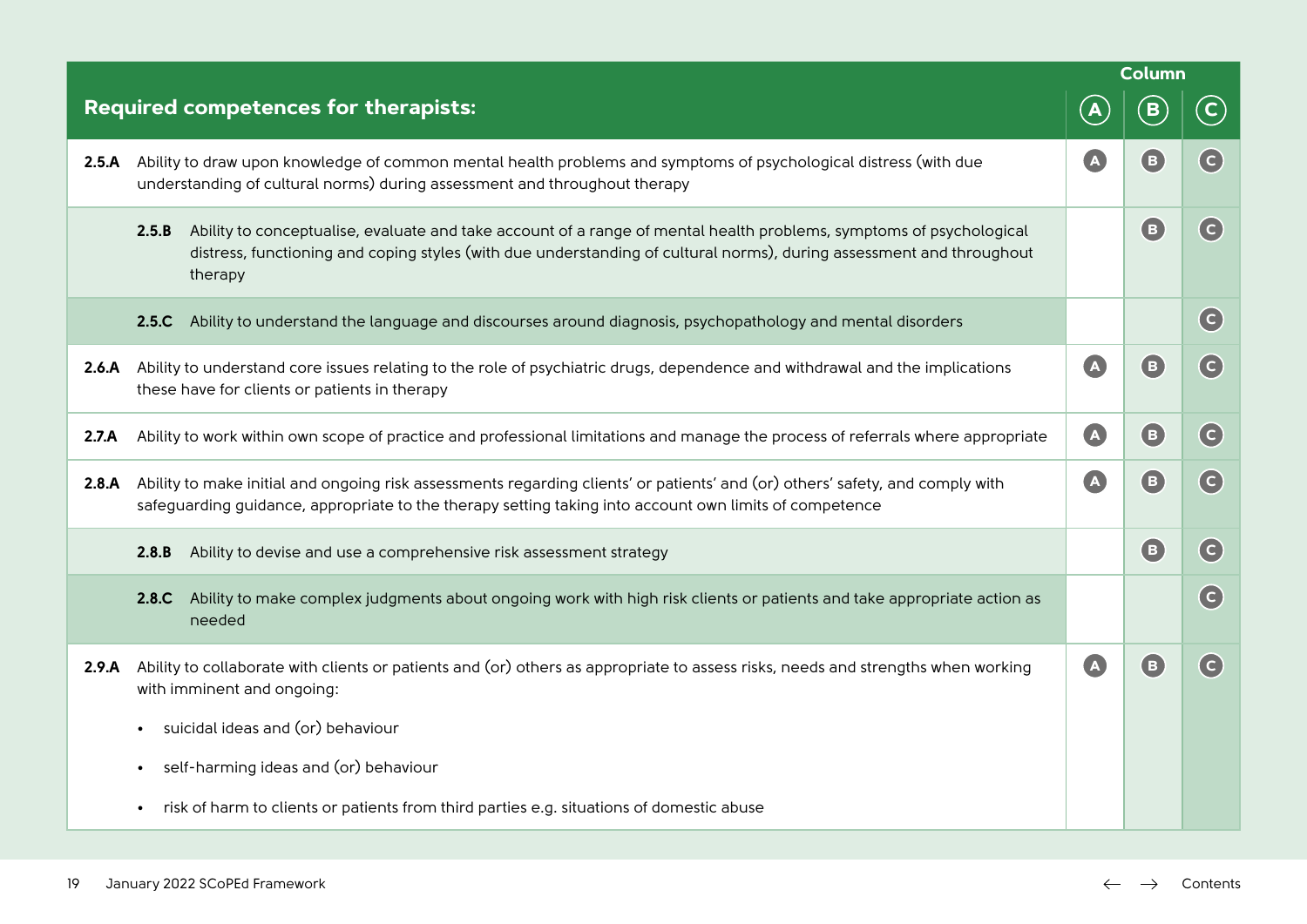|        |                                                                                                                                                                                                                          | <b>Column</b> |  |
|--------|--------------------------------------------------------------------------------------------------------------------------------------------------------------------------------------------------------------------------|---------------|--|
|        | Required competences for therapists:                                                                                                                                                                                     |               |  |
|        | 2.10.A Ability to contain clients or patients when in crisis by providing information about self-care strategies and making clear<br>arrangements for future meetings or contact                                         |               |  |
| 2.11.A | Ability to make an initial and ongoing assessment of the risks for both parties specific to the environment of technologically<br>mediated therapy                                                                       |               |  |
|        | Ability to identify and respond to the impact of the technologically mediated environment on issues of identity and<br>2.11.B<br>presence, including fantasies and assumptions about the therapist and client or patient |               |  |

*Members can practise competences from other columns if they have the skills to ethically do so*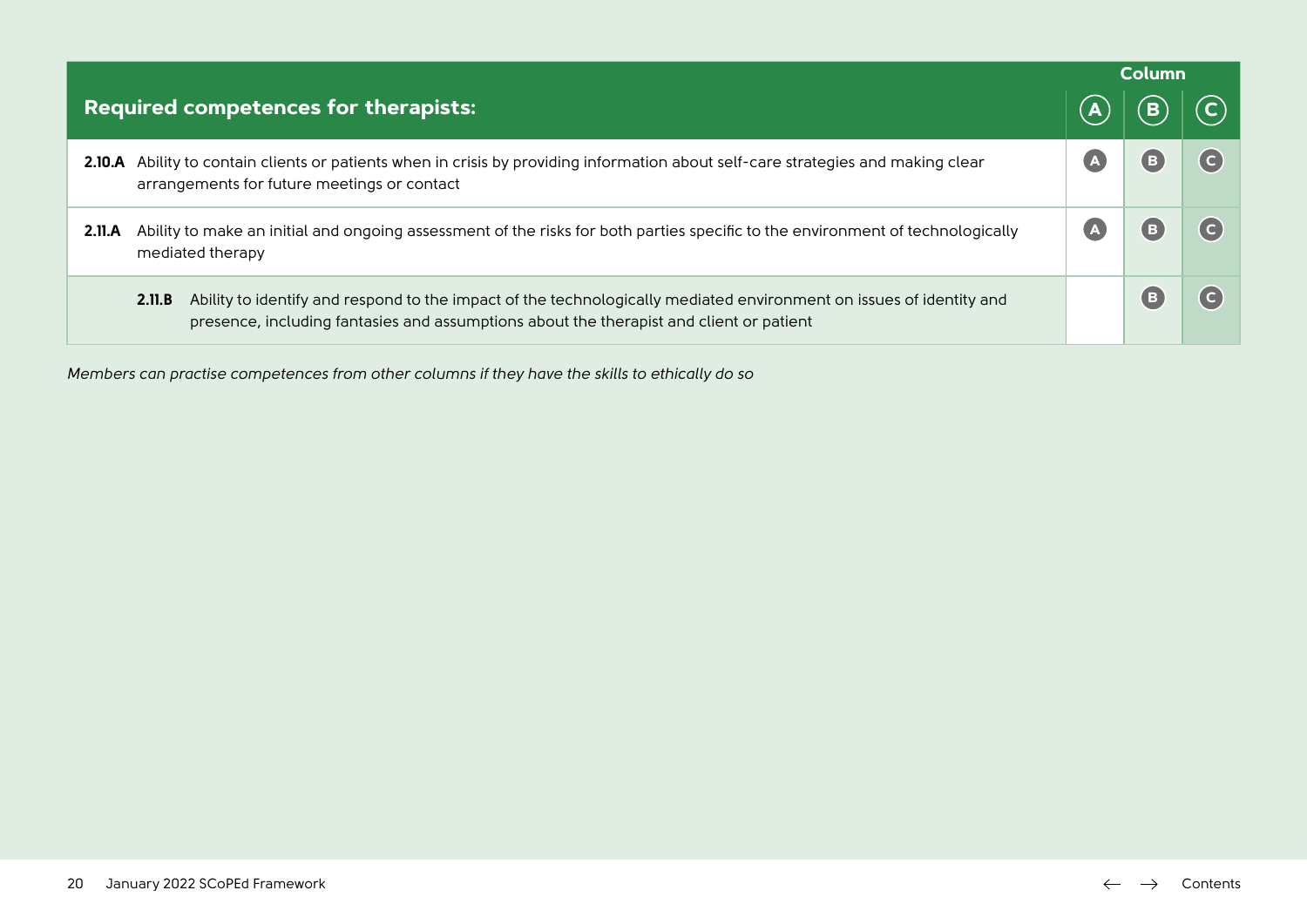### Theme 3 **Therapeutic relationship**

Competences which focus on establishing and developing an authentic and enabling therapeutic relationship which concentrates on the particular needs of diverse clients or patients, from the first stages of establishing rapport through to a safe ending. This theme recognises the central importance of the therapeutic relationship in therapy and the need to understand how to work with the relationship, including managing difficulties and ruptures.

| <b>Column</b>  |
|----------------|
|                |
| $(\mathsf{c})$ |
| (c)            |
|                |
|                |
|                |
|                |
| $\mathsf{(c)}$ |
|                |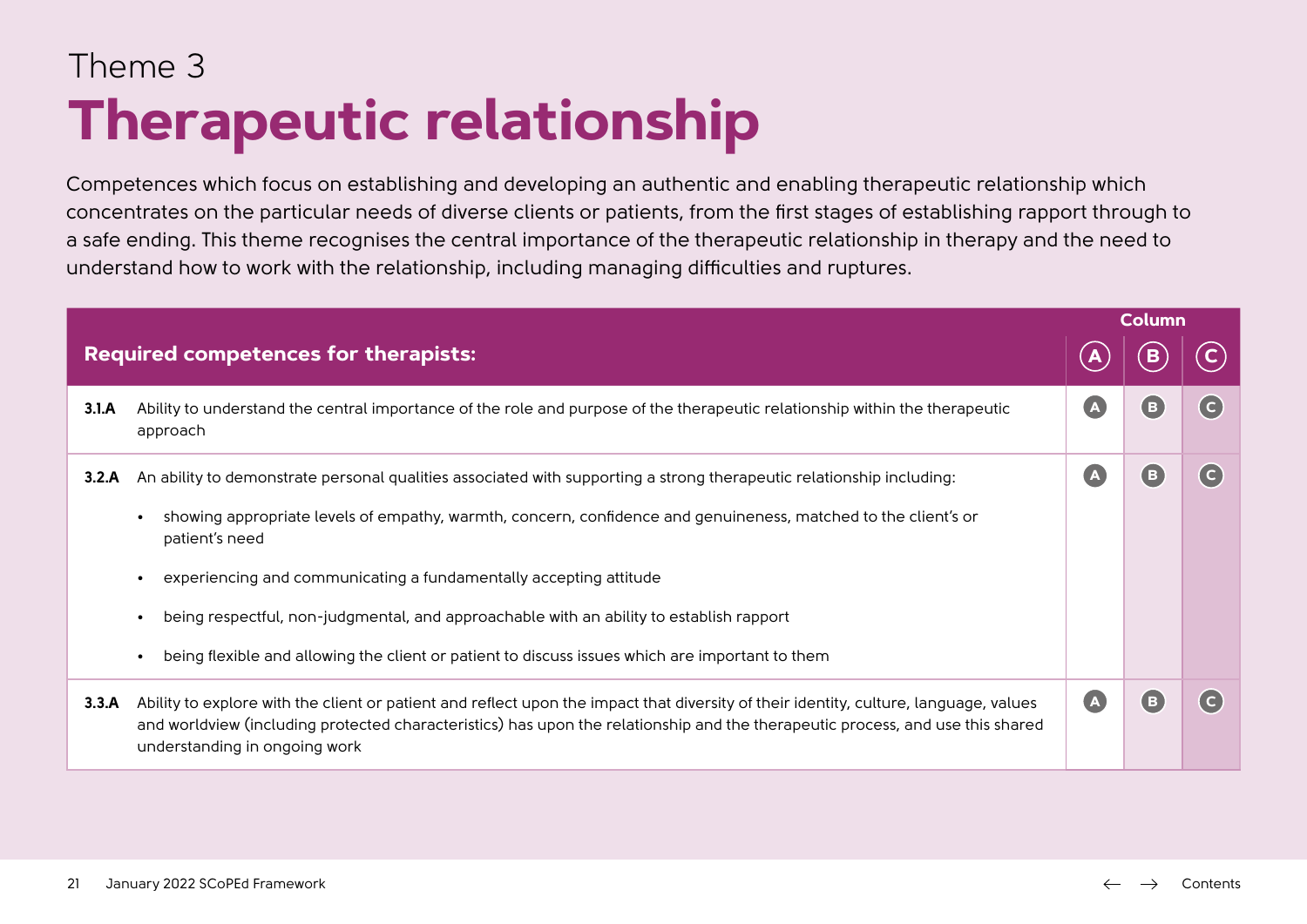|       |                                                                                                                                                                                                                      |                  | Column                                                  |                            |
|-------|----------------------------------------------------------------------------------------------------------------------------------------------------------------------------------------------------------------------|------------------|---------------------------------------------------------|----------------------------|
|       | <b>Required competences for therapists:</b>                                                                                                                                                                          | $\blacktriangle$ | B                                                       | $\mathbf{C}$               |
| 3.4.A | Ability to reflect on and understand the impact of working with a third party present in the therapy sessions (e.g. as translator,<br>interpreter, signer, carer)                                                    | A                | $\mathbf{B}$                                            | $\overline{c}$             |
| 3.5.A | Ability to communicate empathy, sensitivity, acceptance, openness and curiosity towards all aspects of diversity and respond in<br>a way that shows an understanding of the client's or patient's perspective        | $\bullet$        | $\left( \mathbf{B}\right)$                              | $\overline{c}$             |
| 3.6.A | Ability to work therapeutically with issues of diversity and intersectionality, taking account of the different dimensions of<br>diversity within a person                                                           | $\bullet$        | $\left( \begin{matrix} \mathbf{B} \end{matrix} \right)$ | $\left( \mathsf{c}\right)$ |
| 3.7.A | Ability to value and understand the person within their unique context including, but not limited to, their family, social,<br>community and cultural setting alongside their personal history and sense of identity | $\bullet$        | (B)                                                     | $\left( \mathsf{c}\right)$ |
| 3.8.A | Ability to establish and hold appropriate boundaries, creating and maintaining a collaborative relationship rooted in courtesy<br>and respect                                                                        | $\bullet$        | (B)                                                     | (c)                        |
| 3.9.A | Ability to be responsive to the client's or patient's agenda, focus, therapeutic needs and pace                                                                                                                      | $\bullet$        | $\left( \mathsf{B}\right)$                              | $\left( \mathsf{c}\right)$ |
|       | 3.10.A Ability to recognise, understand and work with issues of power and how these may affect the therapeutic relationship                                                                                          | $\bullet$        | (B)                                                     | $\left( \mathsf{c}\right)$ |
|       | 3.10.B Ability to work with issues of power and authority experienced in the 'unconscious' or 'out of awareness' processes of<br>the client or patient as part of the therapeutic process                            |                  | (B)                                                     | $\left( c\right)$          |
|       | 3.10.C Ability to communicate about the harm caused by discriminatory practices and aim to reduce insensitivity to power<br>differentials within therapeutic service provision, training and supervisory contexts    |                  |                                                         | $\left( \mathsf{c}\right)$ |
|       | 3.11.A Ability to explore the client's or patient's expectations and understanding of therapy and the relationship with the therapist                                                                                | A                | B.                                                      | $\overline{c}$             |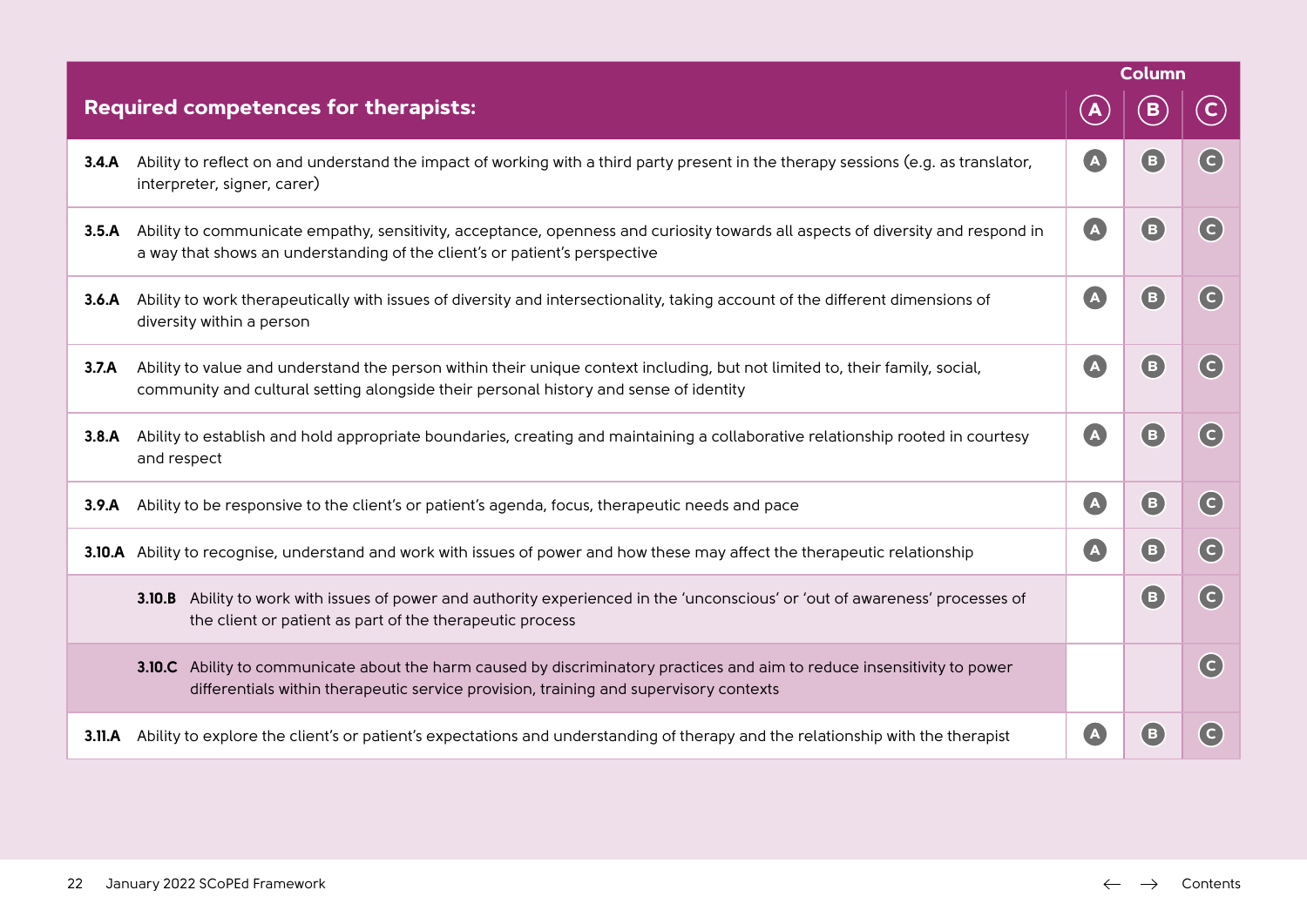|                                                                                                                                                                                                            |                           | <b>Column</b>                                           |                            |
|------------------------------------------------------------------------------------------------------------------------------------------------------------------------------------------------------------|---------------------------|---------------------------------------------------------|----------------------------|
| Required competences for therapists:                                                                                                                                                                       | A                         | B                                                       | $\left( \mathsf{C}\right)$ |
| 3.12.A Ability to agree a shared understanding of the purpose, nature and process of therapy and the therapeutic relationship with the<br>client or patient                                                | $\bigcirc$                | (B)                                                     | $\left( c\right)$          |
| 3.13.A Ability to establish, sustain and develop the therapeutic relationship and to engender trust and authentic connection                                                                               | $\bullet$                 | (B)                                                     | $\left(  \right.  \right)$ |
| 3.13.Bi Ability to critically reflect on the client's or patient's process to enhance the client's or patient's self-awareness and<br>understanding of themself in relationship                            |                           | $\mathbf{E}$                                            | $\left( \mathsf{c}\right)$ |
| 3.13.Bii Ability to be aware of, and respond to, emotional shifts occurring in each session, with the aim of maintaining a level of<br>emotional engagement appropriate for each circumstance              |                           | $\left( \mathsf{B}\right)$                              | $\left( \mathsf{c}\right)$ |
| 3.14.A Ability to form an empathic connection which communicates understanding of the client's or patient's experience                                                                                     | A                         | (B)                                                     | (c)                        |
| 3.15.A Ability to enable the appropriate discussion of and (or) expression of the client's or patient's emotions, and understand and<br>respond therapeutically to the emotional content of sessions       | $\bigcirc$                | (B)                                                     | $(\mathsf{c})$             |
| 3.16.A Ability to be aware of and manage own emotional or physical responses to the client or patient                                                                                                      | A                         | $\left( \mathsf{B}\right)$                              | $\left( \mathsf{c}\right)$ |
| 3.16.B Ability to actively use own responses to the client or patient in a way that is therapeutic and consistent with the<br>theoretical model or approach                                                |                           | $\left( \begin{matrix} \mathbf{E} \end{matrix} \right)$ | $\overline{c}$             |
| 3.17.A Ability to recognise how breaks and holidays may affect the therapeutic relationship and process, and make appropriate<br>arrangements for clients or patients to seek support in case of emergency | $\bullet$                 | $\mathbf{E}$                                            | $\left( \mathsf{c}\right)$ |
| 3.18.A Ability to be open and aware that the client or patient may have an unspoken agenda                                                                                                                 | A                         | (B)                                                     | $\left( \mathsf{c}\right)$ |
| 3.19.A Ability to reflect on and tolerate uncertainty, responding therapeutically while maintaining appropriate boundaries                                                                                 | $\left( {\bf{A}} \right)$ | $\left( \begin{matrix} \mathbf{B} \end{matrix} \right)$ | $\left( \mathsf{c}\right)$ |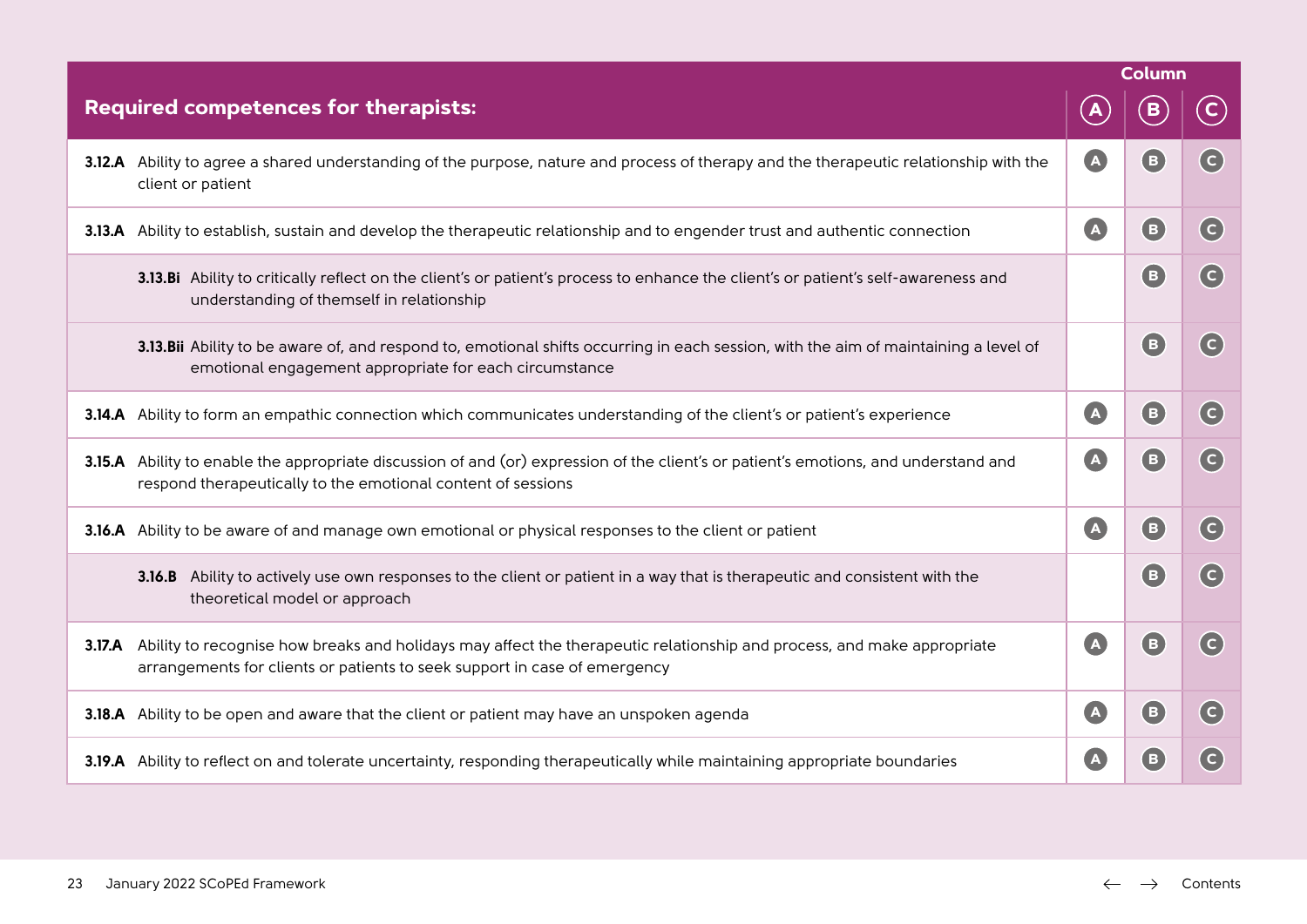|                                                                                                                                                                                                          |                       | <b>Column</b>              |                                                        |
|----------------------------------------------------------------------------------------------------------------------------------------------------------------------------------------------------------|-----------------------|----------------------------|--------------------------------------------------------|
| Required competences for therapists:                                                                                                                                                                     |                       | B                          | $\left  \mathbf{C}\right $                             |
| 3.20.A Ability to attend to, reflect on and respond to the client's or patient's verbal and nonverbal communication as part of the<br>therapeutic process                                                | A                     | $\left( \mathsf{B}\right)$ | $(\mathsf{c})$                                         |
| 3.21.A Ability to recognise and respond to difficulties or ruptures in the therapeutic relationship                                                                                                      | $\boldsymbol{\Delta}$ | $\left( \mathbf{B}\right)$ | (c)                                                    |
| 3.21.B Ability to make use of ruptures or impasses in the therapy as opportunities for expanding the understanding of the<br>client's or patient's subjective experience of their difficulties           |                       | 8                          | $\overline{c}$                                         |
| 3.21.C Ability to work therapeutically with ruptures or difficulties within the therapeutic relationship using awareness of and<br>skills associated with 'unconscious' or 'out of awareness' processing |                       |                            | (c)                                                    |
| 3.22.A Ability to make professional arrangements in the event of a sudden or unplanned break or ending and communicate the<br>arrangements to the client or patient                                      | $\Delta$              | $\mathbf{E}$               | $\left( \mathsf{c}\right)$                             |
| <b>3.23.A</b> Ability to foster and maintain a good therapeutic relationship including:                                                                                                                  | A                     | $\left( \mathsf{B}\right)$ | $\left( \begin{array}{c} \text{C} \end{array} \right)$ |
| capacity to recognise and address threats to the therapeutic relationship<br>$\bullet$                                                                                                                   |                       |                            |                                                        |
| ability to recognise and respond when strains in the relationship threaten the progress of therapy<br>$\bullet$                                                                                          |                       |                            |                                                        |
| ability to use appropriate interventions in response to disagreements about tasks and goals<br>$\bullet$                                                                                                 |                       |                            |                                                        |
| being aware of possible responses and meanings for the client or patient if the therapist takes external action (e.g. when<br>$\bullet$<br>needing to implement risk management procedures)              |                       |                            |                                                        |
| ability to address difficulties related to equality, diversity, and inclusion in order to repair any damage to the therapeutic<br>$\bullet$<br>relationship                                              |                       |                            |                                                        |
| 3.23.B Ability to analyse and address difficulties in the immediacy of the therapeutic encounter to find ways to overcome such<br>difficulties                                                           |                       | $\left( \mathsf{B}\right)$ | $\left( \begin{matrix} 1 \\ 1 \end{matrix} \right)$    |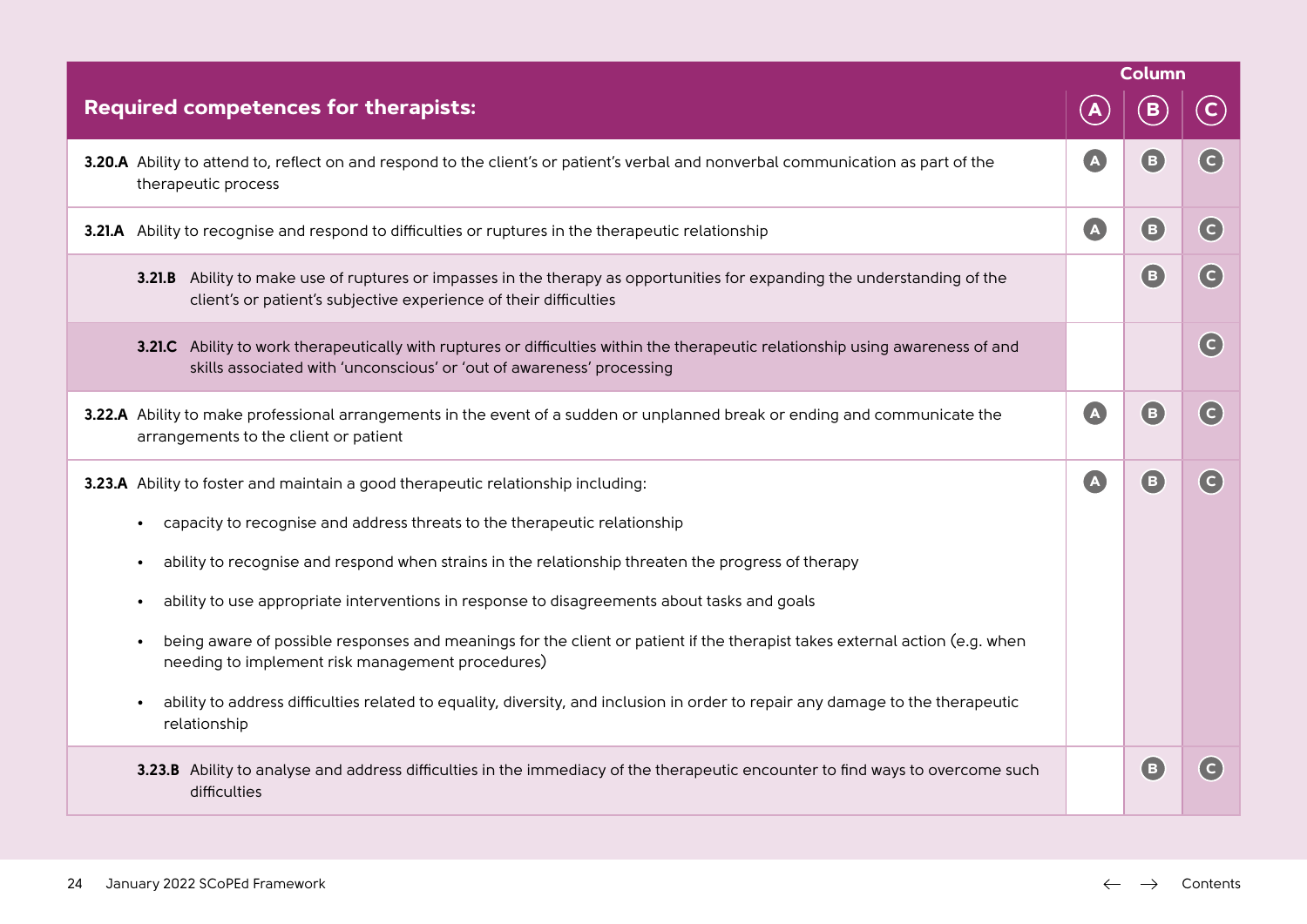|                                                                                                                                                              | <b>Column</b> |  |  |
|--------------------------------------------------------------------------------------------------------------------------------------------------------------|---------------|--|--|
| <b>Required competences for therapists:</b>                                                                                                                  |               |  |  |
| 3.24.A Ability to clearly communicate about endings with the clients or patients, and work to ensure these are managed safely and<br>appropriately           |               |  |  |
| 3.24.B Ability to consider and manage complex issues arising when ending therapy in the light of the client's or patient's<br>previous experience of endings |               |  |  |
| <b>3.25.A</b> Ability to end a session appropriately                                                                                                         |               |  |  |

*Members can practise competences from other columns if they have the skills to ethically do so*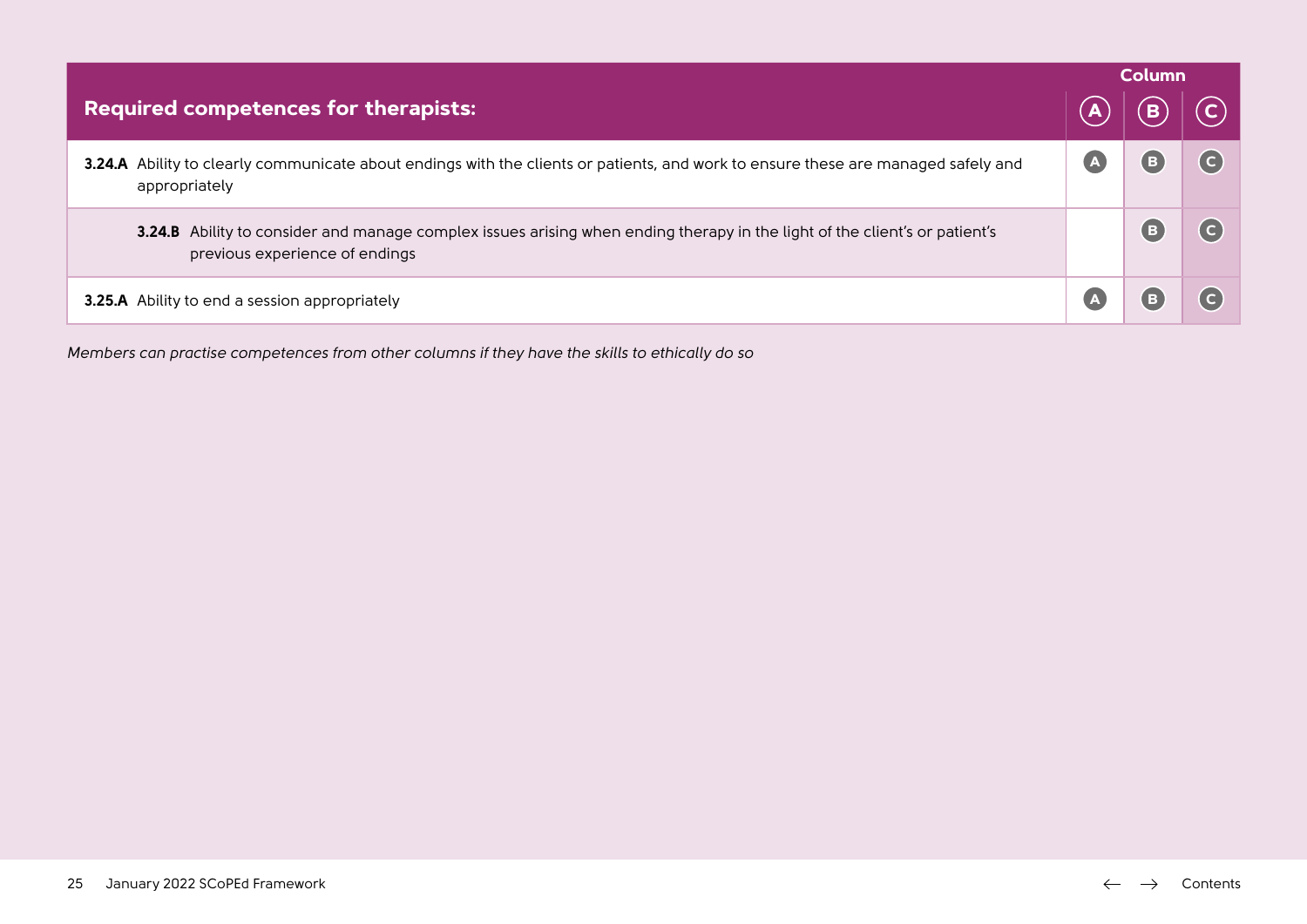### Theme 4 **Knowledge and skills**

Competences that outline ability to relate theory to practice, which shows understanding of the individual, their difficulties and the process of change within a clear framework of skills and knowledge.

|       |                                                                                                                                                                                         | <b>Column</b> |                |                |
|-------|-----------------------------------------------------------------------------------------------------------------------------------------------------------------------------------------|---------------|----------------|----------------|
|       | <b>Required competences for therapists:</b>                                                                                                                                             |               | в              |                |
| 4.1.A | Ability to articulate the rationale and philosophy underpinning own therapeutic practice                                                                                                | $\Delta$      | (B)            | (c)            |
| 4.2.A | An understanding of and the ability to apply the theory and practice of therapy from assessment to ending including<br>knowledge of:                                                    | $\Delta$      | (B)            | $\overline{c}$ |
|       | a model of person and mind<br>$\bullet$                                                                                                                                                 |               |                |                |
|       | a model of gendered and culturally influenced human development<br>$\bullet$                                                                                                            |               |                |                |
|       | a model of human change and ways in which change can be facilitated<br>$\bullet$                                                                                                        |               |                |                |
|       | a model of therapeutic relationship<br>$\bullet$                                                                                                                                        |               |                |                |
|       | a set of clinical concepts to relate theory to practice<br>$\bullet$                                                                                                                    |               |                |                |
|       | Ability to critically appraise a range of theories underpinning the practice of counselling and psychotherapy<br>4.2.B                                                                  |               | $\overline{B}$ | (c)            |
|       | Ability to critically appraise the history of psychological ideas, the cultural context, and relevant social and political<br>4.2.C<br>theories to inform and evaluate ongoing practice |               |                | (c)            |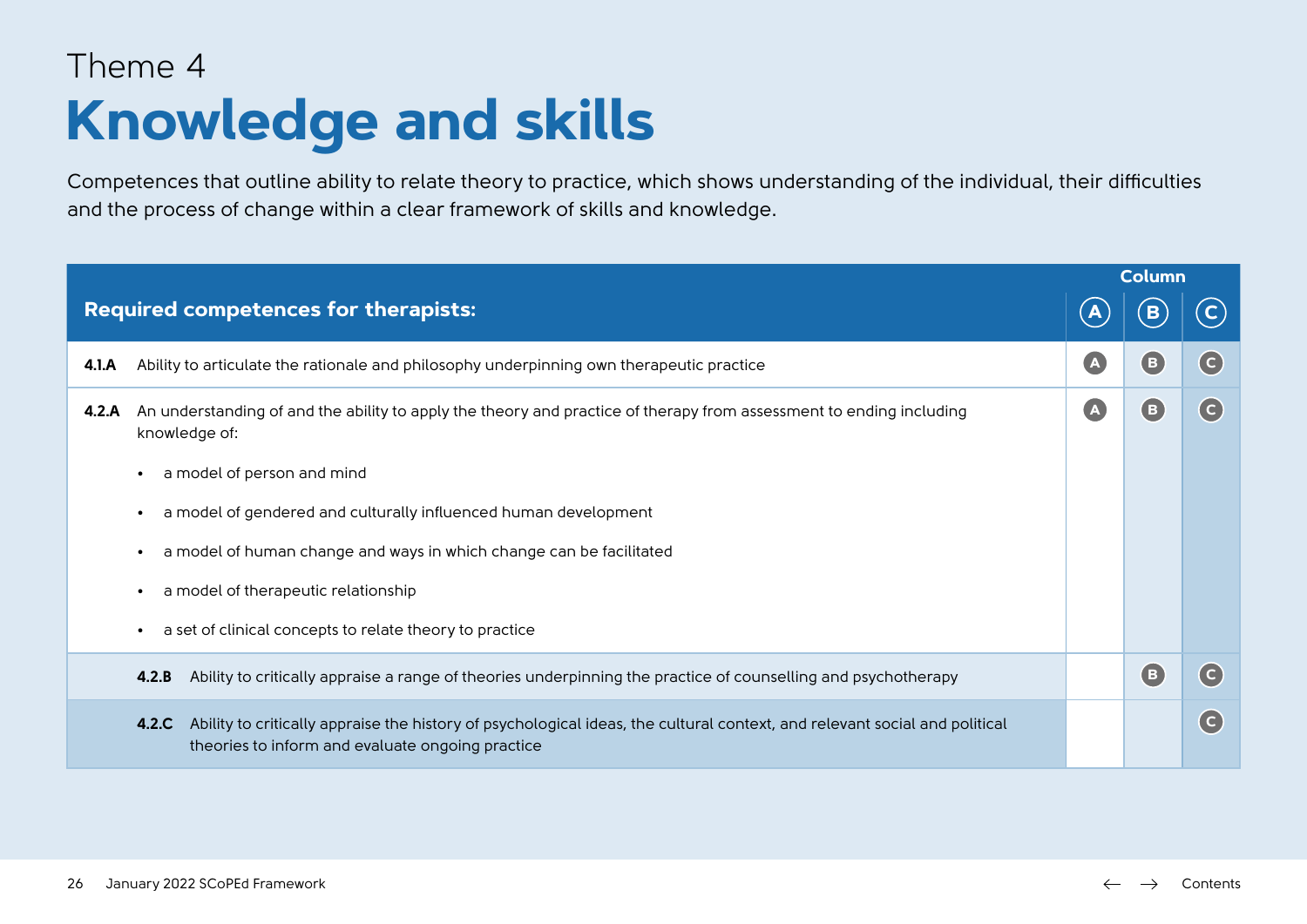|       |                                                                                                                                                                                                                                                                |                                                      | <b>Column</b>   |                |  |
|-------|----------------------------------------------------------------------------------------------------------------------------------------------------------------------------------------------------------------------------------------------------------------|------------------------------------------------------|-----------------|----------------|--|
|       | <b>Required competences for therapists:</b>                                                                                                                                                                                                                    |                                                      | $\, {\bf B} \,$ | $\mathsf{C}$   |  |
| 4.3.A | Ability to apply understanding of suicidal behaviours, and (or) self-harming behaviours, to work collaboratively with clients or<br>patients                                                                                                                   | $\blacksquare$                                       | B               | $\overline{c}$ |  |
|       | Ability to work with suicidal risk and the often complex nature of suicidal ideation and (or) other self-harming<br>4.3.B<br>behaviours and associated 'unconscious', or 'out of awareness' processes and perceptions                                          |                                                      | (B)             | (c)            |  |
| 4.4.A | Ability to help the client or patient to become aware of recurring patterns in their relationships in order to facilitate therapeutic<br>change                                                                                                                | $\bullet$                                            | (B)             | $(\mathsf{c})$ |  |
|       | Ability to use the therapeutic relationship to work with the client's or patient's 'unconscious' or 'out of awareness'<br>4.4.B<br>perceptions, experiences and distortions of the therapist and the therapeutic relationship to enhance therapeutic<br>change |                                                      | (B)             | (c)            |  |
| 4.5.A | Ability to recognise symptoms of trauma and acknowledge own limitations and level of competence in work with clients or<br>patients showing such symptoms                                                                                                      | $\blacksquare$                                       | (B)             | (c)            |  |
| 4.6.A | Ability to understand and track the process of change within a core, coherent theoretical framework and adopt a stance as<br>therapist in accordance with it                                                                                                   | $\overline{A}$                                       | (B)             | (c)            |  |
| 4.7.A | Ability to select and use appropriate therapeutic interventions and (or) responses                                                                                                                                                                             | $\left( \begin{array}{c} \Delta \end{array} \right)$ | (B)             | (c)            |  |
|       | 4.7.B<br>Ability to demonstrate the capacity, knowledge and understanding of how to select and adapt interventions and (or)<br>approaches to respond to the needs of the client or patient                                                                     |                                                      | (B)             | (c)            |  |
| 4.8.A | Ability to recognise, respect and work to support and enhance the autonomy of the client or patient                                                                                                                                                            |                                                      | в               | $\overline{c}$ |  |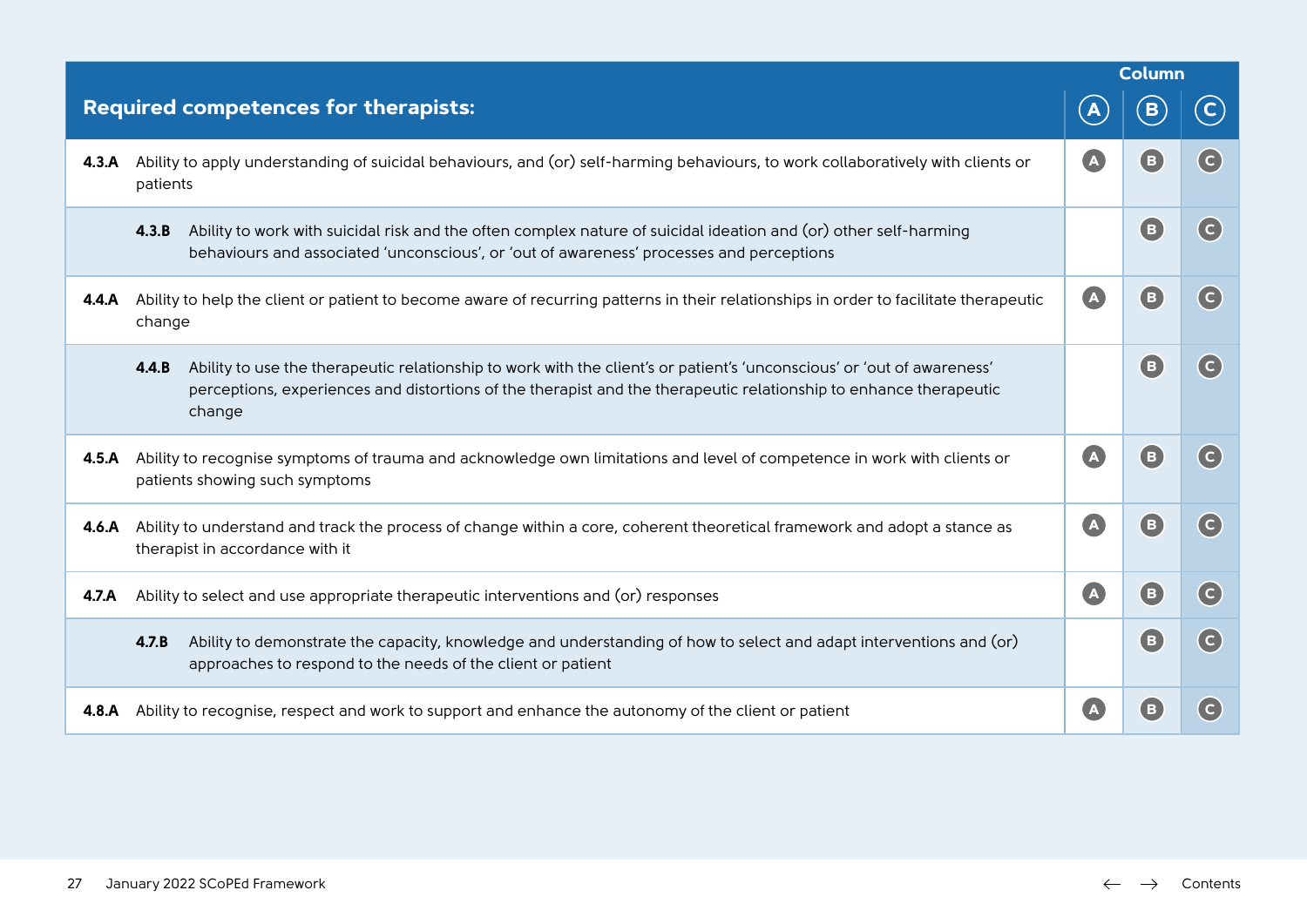|        |                                                                                                                                                                                                                                                                                           |                | Column                                                  |                            |
|--------|-------------------------------------------------------------------------------------------------------------------------------------------------------------------------------------------------------------------------------------------------------------------------------------------|----------------|---------------------------------------------------------|----------------------------|
|        | <b>Required competences for therapists:</b>                                                                                                                                                                                                                                               | $\mathbf{A}$   | $\mathbf{B}$                                            | $\mathbf{C}$               |
| 4.9.A  | Ability to use skills and interventions for the benefit of the clients or patients, that are consistent with underlying theoretical<br>knowledge                                                                                                                                          | A              | <b>B</b>                                                | $\left( $                  |
|        | Ability to reflect upon the complex and sometimes contradictory information gained from clients or patients and to<br>4.9.B<br>coherently describe their present difficulties and the potential origins using a clear theoretical model or approach                                       |                | $\left( \begin{matrix} \mathbf{B} \end{matrix} \right)$ | $(\mathsf{c})$             |
|        | Ability to understand the nature and purpose of therapy to evaluate and use theory to conceptualise how 'unconscious'<br>4.9.C<br>or 'out of awareness' processes in both client or patient and therapist, may shape perceptions and experiences and<br>influence the therapeutic process |                |                                                         | (c)                        |
|        | 4.10.A Ability to invite the client's or patient's use of imagination to facilitate work towards therapeutic goals                                                                                                                                                                        | $\overline{A}$ | (B)                                                     | $\overline{c}$             |
| 4.11.A | Ability to reflect upon own identity, culture, values and worldview, and have the capacity to work and communicate<br>authentically in a non-discriminatory and anti-oppressive manner                                                                                                    | $\bullet$      | (B)                                                     | (c)                        |
|        | Ability to recognise and explore with the client or patient the assumptions that underpin understanding of identity,<br>4.11.B<br>culture, values and worldview                                                                                                                           |                | $\left( \mathbf{B}\right)$                              | (c)                        |
|        | 4.11.C Ability to integrate relevant theory and research in the areas of diversity and equality into clinical practice                                                                                                                                                                    |                |                                                         | $\left( \mathsf{c}\right)$ |
|        | 4.12.A Ability to acknowledge diversity and explore the impact of discrimination, prejudice and oppression on mental health                                                                                                                                                               | $\blacksquare$ | (B)                                                     | (c)                        |
|        | 4.13.A Ability to a) recognise when technologically mediated therapy effects a lowering of inhibition in either the client or patient and<br>(or) the therapist and b) regulate and understand the impact this has on the therapeutic relationship                                        | $\bullet$      | (B)                                                     | (c)                        |
|        | 4.14.A Ability to understand the inter-relatedness of psychological and physical illness                                                                                                                                                                                                  |                | B                                                       | $\overline{c}$             |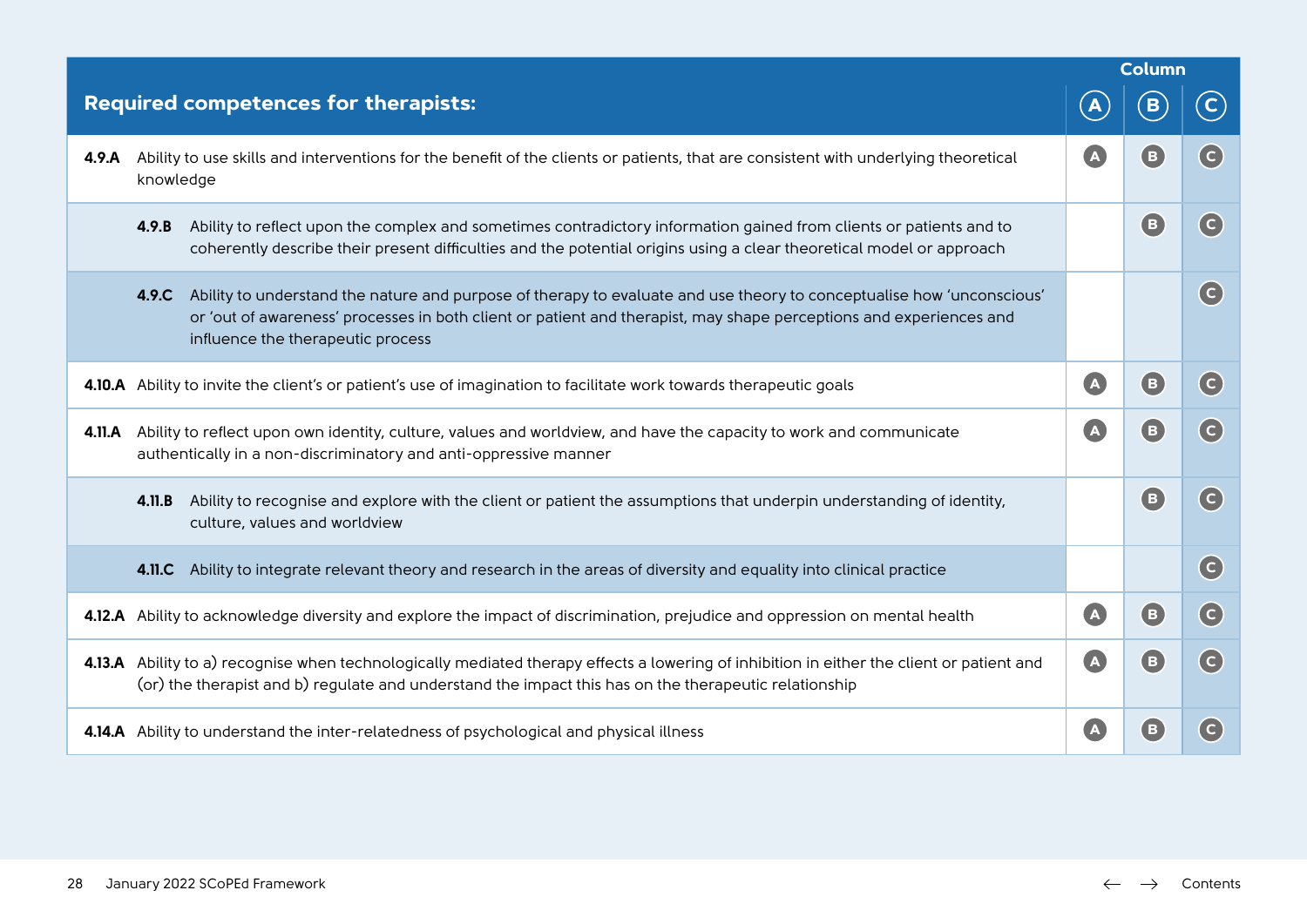|        |                                                                                                                                                                                                                                          | <b>Column</b>           |   |                |
|--------|------------------------------------------------------------------------------------------------------------------------------------------------------------------------------------------------------------------------------------------|-------------------------|---|----------------|
|        | <b>Required competences for therapists:</b>                                                                                                                                                                                              |                         |   |                |
|        | 4.15.A Ability to understand the use of audit and evaluation tools to review own counselling work                                                                                                                                        | $\overline{\mathbf{A}}$ | в | ( C            |
|        | 4.15.B Ability to utilise audit and evaluation tools to monitor and maintain standards within practice settings                                                                                                                          |                         | B | $\overline{c}$ |
|        | 4.15.C Ability to utilise audit and evaluation methodologies to contribute to improving the process and outcomes of therapy                                                                                                              |                         |   | $\overline{c}$ |
|        | 4.16.A Ability to understand, assess and apply research evidence to own practice                                                                                                                                                         |                         | в | ( C            |
|        | Ability to draw upon and evaluate published research on counselling and psychotherapy, and integrate relevant<br>4.16.B<br>research findings to enhance practice                                                                         |                         | в |                |
|        | 4.16.C Ability to successfully complete a substantial empirical research project, systematic review or systematic case study<br>informed by wide current understandings of therapeutic practices                                         |                         |   | ( C i          |
| 4.17.A | Ability to communicate clearly, appropriately and using understandable language with clients or patients, colleagues and other<br>professionals providing and receiving information which may be complex, sensitive and (or) contentious |                         |   |                |

*Members can practise competences from other columns if they have the skills to ethically do so*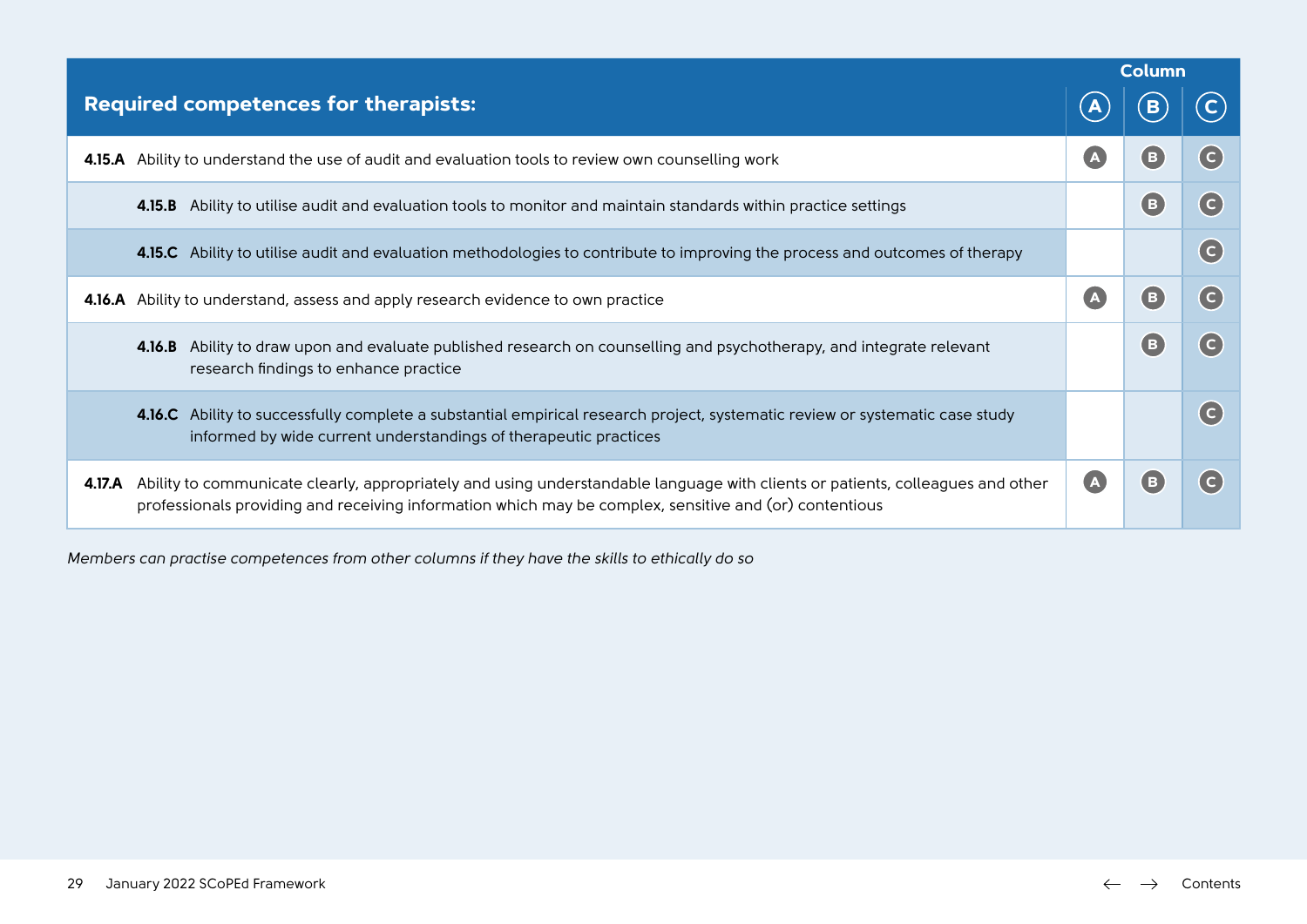### Theme 5 **Self-awareness and reflection**

Competences that show the ability to use self-awareness, self-knowledge, self-challenge, reflexivity and supervision to ensure the best interests of diverse clients and patients are at the forefront of the work.

|                                             |                                                                                                                                                                                           | <b>Column</b>             |                |                                               |
|---------------------------------------------|-------------------------------------------------------------------------------------------------------------------------------------------------------------------------------------------|---------------------------|----------------|-----------------------------------------------|
| <b>Required competences for therapists:</b> |                                                                                                                                                                                           |                           |                |                                               |
| 5.1.A                                       | Ability to make use of personal development, self-awareness and supervision to reflect on, learn from and enhance<br>therapeutic practice                                                 | A                         | $\blacksquare$ | (c)                                           |
|                                             | 5.1.Bi<br>Ability to be emotionally prepared for intense and complex work, which requires sustained reflexivity                                                                           |                           | ( B            | $\left($ C                                    |
|                                             | <b>5.1.Bii</b> Ability to work with 'unconscious' and 'out of awareness' processes                                                                                                        |                           | (B)            | $\left($ C                                    |
|                                             | 5.1 <sub>C</sub><br>Ability to evidence reflexivity, self-awareness and the active use of self to work at depth in the therapeutic relationship<br>and throughout the therapeutic process |                           |                | $\left($ C                                    |
| 5.2.A                                       | Ability to use awareness of self during therapy to enhance the therapeutic process                                                                                                        | A                         | (в             | $\left( c\right)$                             |
| 5.3.A                                       | Ability to reflect on aspects of own identity, culture, values and worldview that have most influenced 'self' and work on own<br>preconceptions and bias                                  | $\Delta$                  | ( B            | $\left( \begin{matrix}  \end{matrix} \right)$ |
| 5.4.A                                       | Ability to understand the significance and impact of own identity, culture, language, values and worldview in work with clients<br>or patients                                            | $\left  {\bf{A}} \right $ | ( B            | (c)                                           |
|                                             | Ability to critically challenge own identity, culture, values and worldview<br>5.4.B                                                                                                      |                           | (B             | (c)                                           |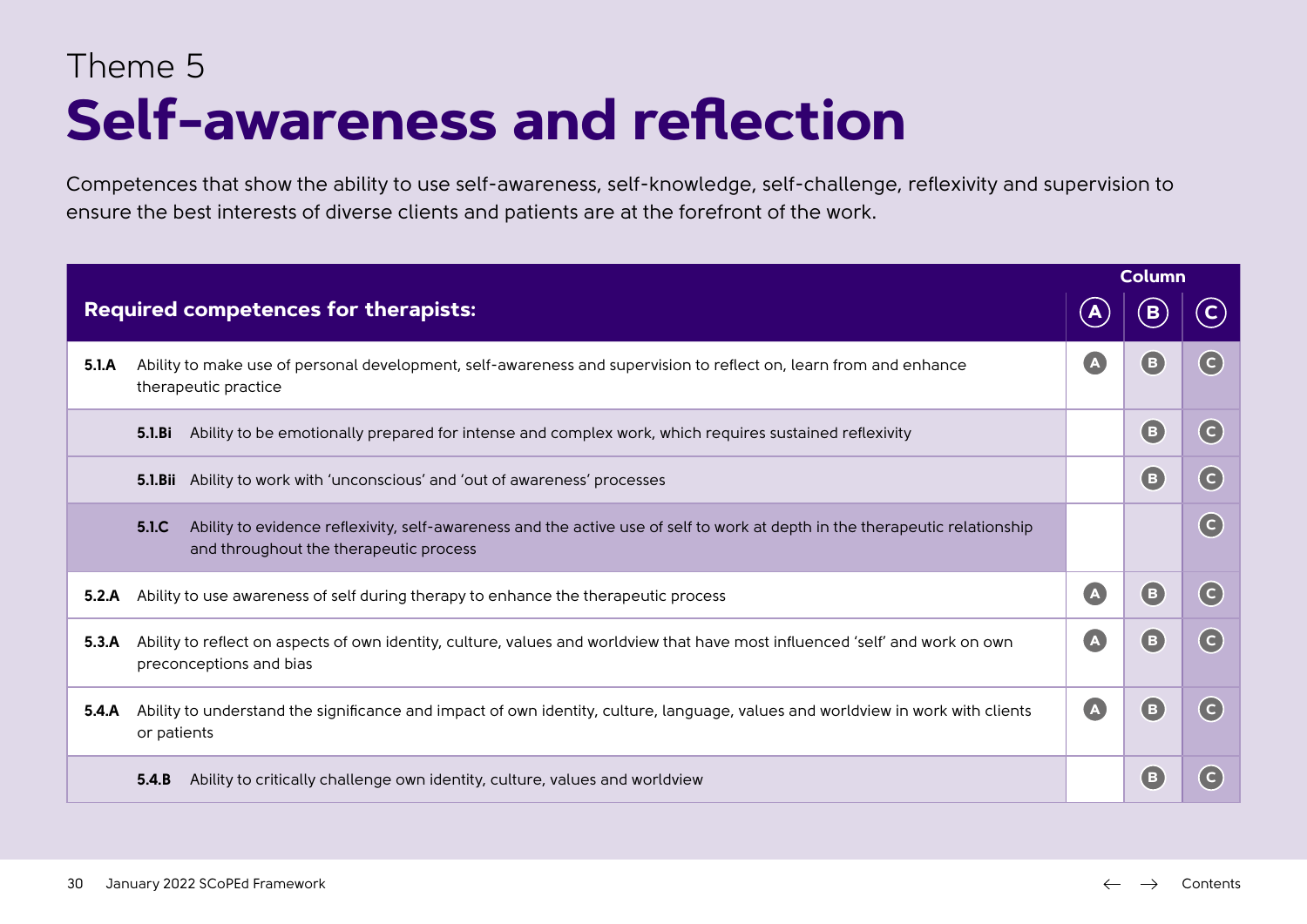|                                             |                                                                                                                                                                                    | <b>Column</b> |    |  |
|---------------------------------------------|------------------------------------------------------------------------------------------------------------------------------------------------------------------------------------|---------------|----|--|
| <b>Required competences for therapists:</b> |                                                                                                                                                                                    |               |    |  |
| 5.5.A                                       | Ability to monitor and evaluate fitness to practise, and maintain own self-care and wellbeing                                                                                      | A             | (B |  |
| 5.6.A                                       | Understand the importance of supervision, with the ability to contract for supervision and use it to address professional and<br>developmental needs                               |               |    |  |
|                                             | Ability to review and evaluate supervision arrangements and take responsibility for adapting supervision to the evolving<br>5.6.B<br>and changing requirements of ongoing practice |               |    |  |
| 5.7.A                                       | Ability to evaluate learning from supervision and apply to ongoing practice                                                                                                        |               |    |  |

*Members can practise competences from other columns if they have the skills to ethically do so*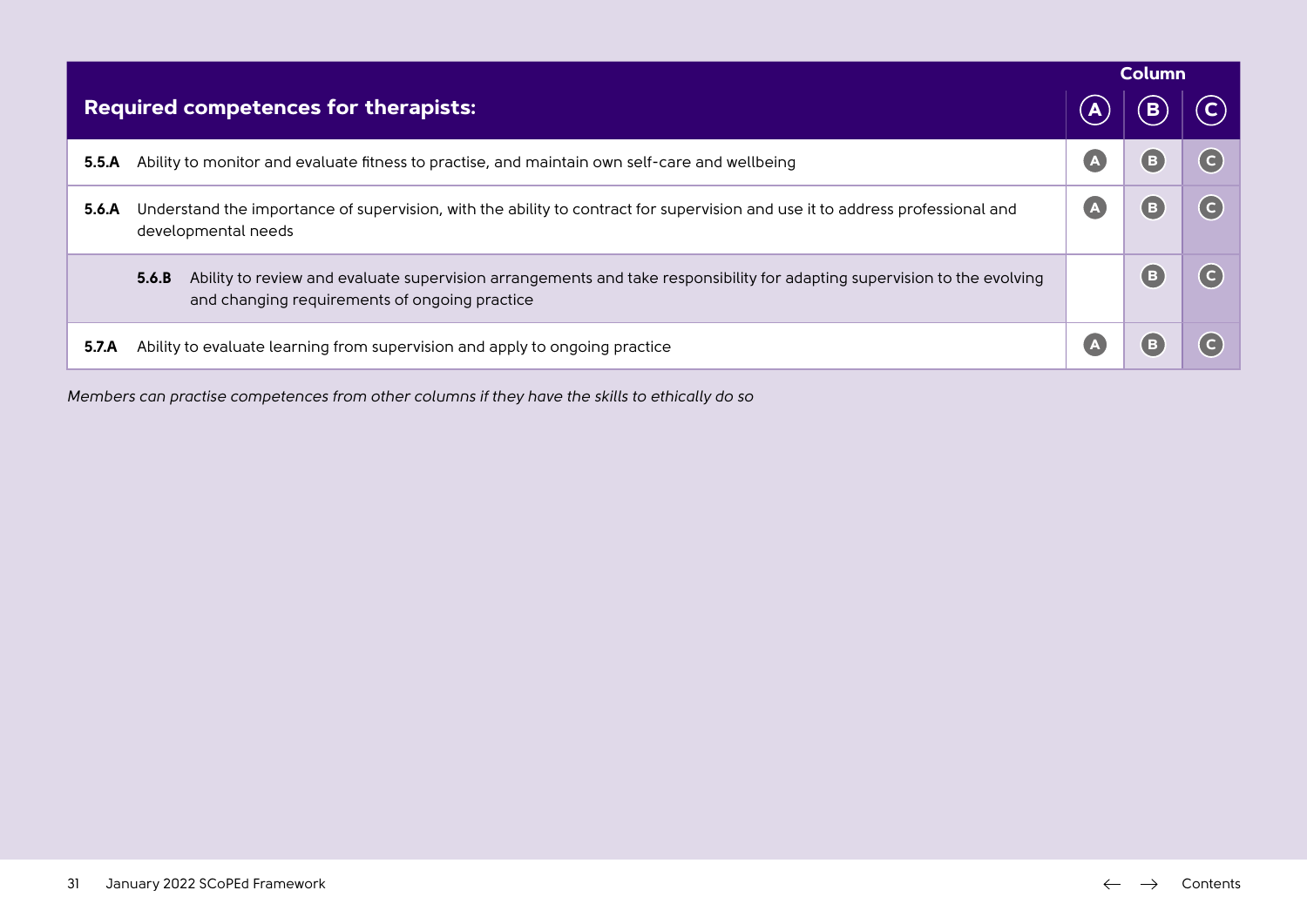# <span id="page-31-0"></span>**Appendix 1 – Glossary**

#### **Assessment**

The term assessment is used to indicate the ability to evaluate suitability for therapy (consistent with one's therapeutic training) and develop a working-plan of therapeutic steps.

#### **Bias**

The action of supporting or opposing a particular person or thing in an unfair way, because of allowing personal opinions to influence your judament.

#### **Boundaries**

The limits in relationships between therapists and their clients or patients that, if crossed, could cause harm e.g. not being clear about time and place of meeting, what will be kept confidential or how the therapist can be contacted.

#### **Client, patient or service user**

A client or patient receiving counselling and (or) psychotherapy.

#### **Code of practice or conduct**

A code of practice, or conduct, is a set of written rules which explains how people working in a particular profession should behave.

#### **Commissioner**

A service which employs counsellors and (or) psychotherapists and (or) contracts with another organisation to provide counselling services (e.g. the NHS or an Employee Assistance Programme).

#### **Coping styles**

A coping style is a typical manner of responding to a difficult situation and dealing with it.

#### **Counselling**

A specialised way of listening, responding, and building relationships based on therapeutic theory and expertise that is used to help clients or patients enhance their wellbeing.

#### **Cultural norms**

Cultural norms are the shared expectations and rules that guide behaviours of people within social groups.

#### **Diagnosis**

The process of identifying a health condition based on the symptoms. Counsellors and psychotherapists do not normally diagnose unless otherwise qualified to do so.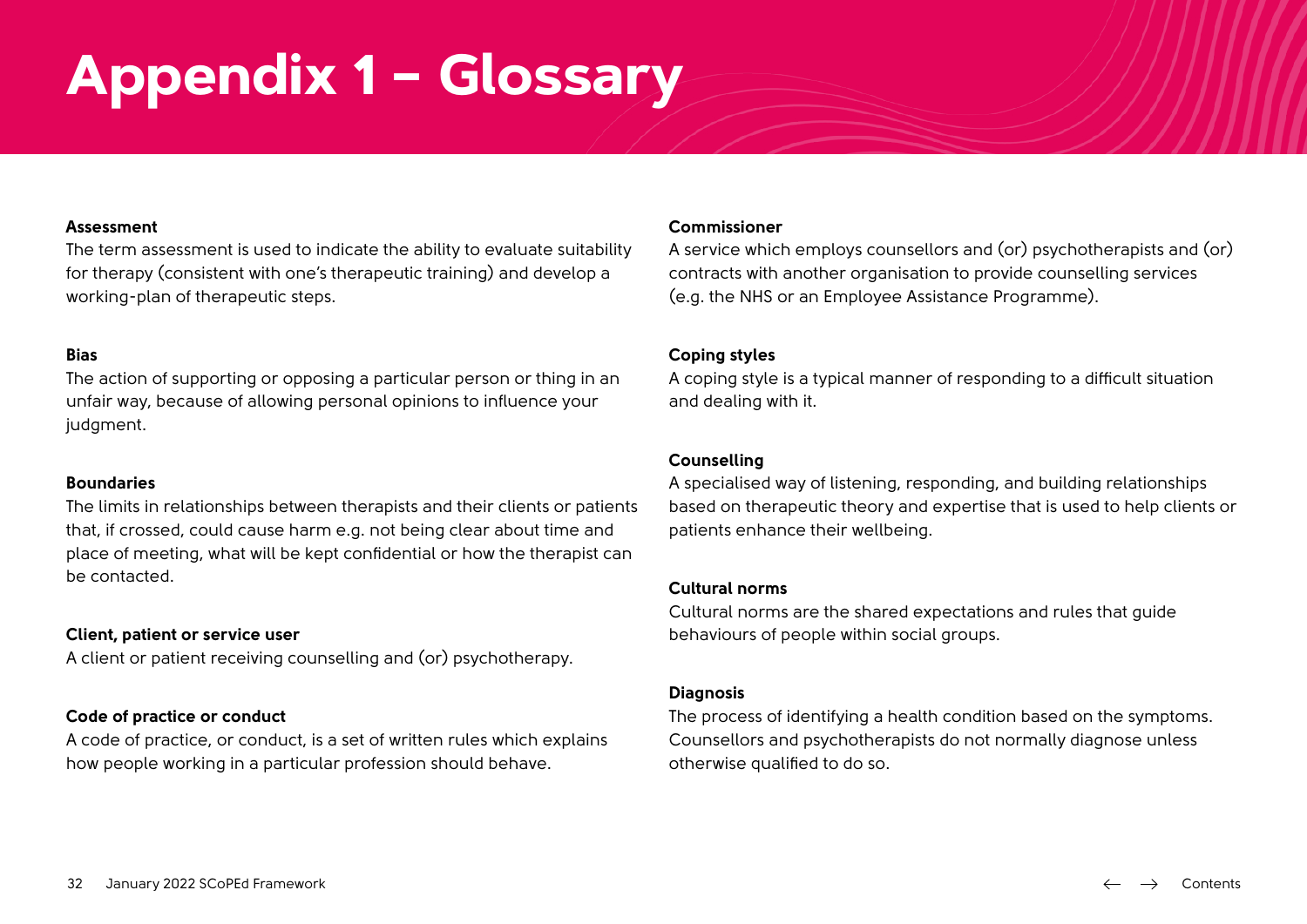#### **Discourse**

Written or spoken communication or debate based on knowledge, education, skills, and experience about a subject.

#### **Empathy**

The ability to sense and understand another person's thoughts, feelings, and experiences by being able to imagine and feel what it is like to be them. This is very different from sympathy, which is about expressing pity or compassion for someone else from your own perspective.

#### **Emotional engagement**

The extent to which a client's or patient's emotions are actively present and available during any given moment in therapy.

#### **Equality Act (2010)**

An Act is a law or formal decision made by parliament.

The Equality Act 2010 defines and describes various forms of discrimination in relation to nine protected characteristics. Good equality practice also encourages consideration of other groups of people who may be marginalised or disadvantaged.

The nine protected characteristics are:

- age
- disability
- gender reassignment
- marriage and civil partnership
- pregnancy and maternity
- race
- religion or belief
- sex
- sexual orientation

#### **Ethical**

Ethics are what are seen as right or wrong according to certain agreed and shared principles.

The SCoPEd framework notes ethics in relation to:

- ethical decision-making where we use our ethics to guide our decision-making
- ethical difficulties and dilemmas where we might have two or more options on how to deal with something, but they conflict with our usual ethical decision-making
- ethical requirements where what we think might be ethically right has to be balanced with some other kind of requirement
- ethical frameworks a kind of code of practice or conduct

#### **Framework**

A diagram or chart that maps and (or) organises information. In this case it is a chart, which maps the training and practice requirements of therapists working with adults.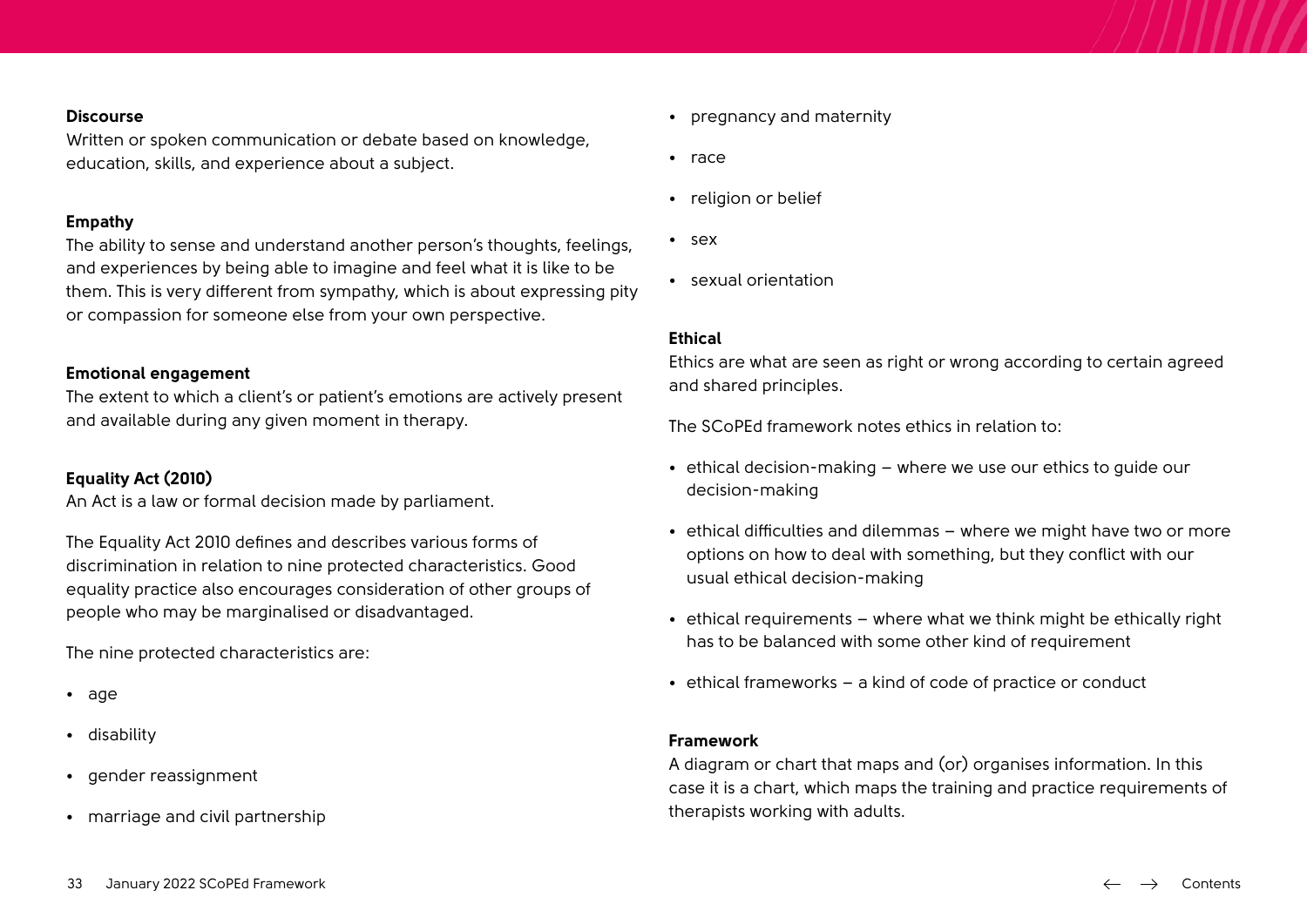#### **Functioning**

Ability to cope with life.

#### **Gendered**

Reflecting or involving gender differences or stereotypical gender roles (including those who identify as non-binary).

#### **Inhibition**

A feeling of embarrassment or worry that prevents you from saying or doing what you want.

#### **Inter-professional**

Multiple individuals from different professional backgrounds working together in the best interests of clients and patients.

#### **Intersectionality**

The interconnected and overlapping aspects of a person that can bring advantage in some areas of their life and (or) discrimination and disadvantage in others, e.g. race, class, gender.

#### **Intervention**

Intentional use of a skill designed to help a client or patient work towards their therapy goals.

#### **Mental health problem**

A common mental health condition or problem or disorder is one which causes distress and often results in a reduced ability to cope with routine activities. This may become chronic when sustained over a period.

#### **Multi-agency**

Involving cooperation between several organisations.

#### **Multi-disciplinary**

Relating to or involving people from different types of work or who have different types of knowledge.

#### **'Out of awareness' or 'unconscious'**

Something that is not at the forefront of the mind. For example, someone may be unaware of the cause of their issue when asked explicitly, but the cause may be found by exploration in therapy.

The terms 'conscious' and 'unconscious' as well as the terms 'in awareness' and 'out of awareness' are offered throughout the framework to be as inclusive as possible.

#### **Pace**

The speed at which someone or something moves, or the speed at which something happens or changes.

#### **Psychiatric drug**

Medication for mental health problems prescribed by a qualified medical practitioner.

#### **Psychological distress**

A form of suffering relating to difficult thoughts, feelings and emotions so intense that they affect a person's state of mind and (or) ability to function.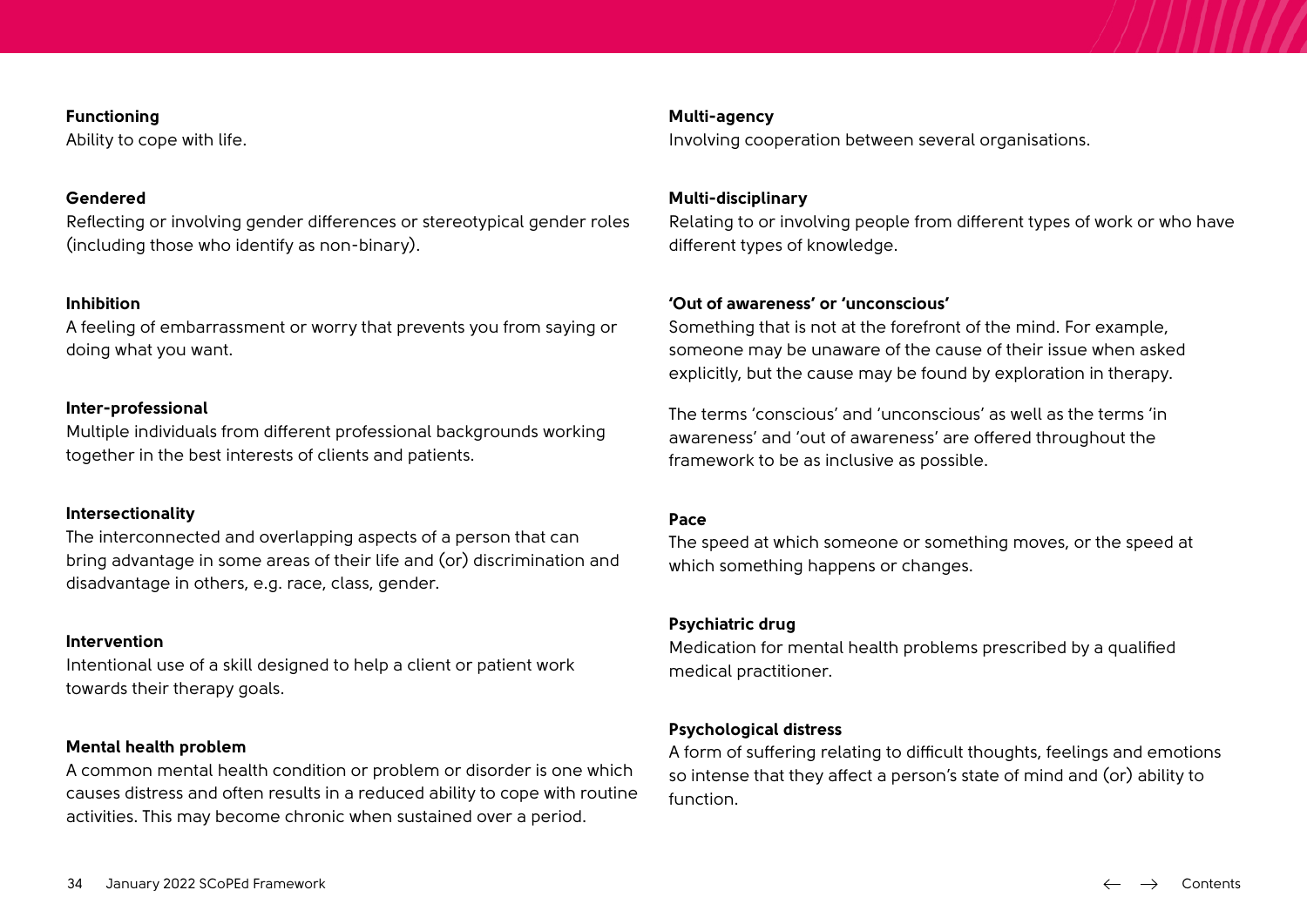#### **Psychopathology**

The in-depth study and classification of mental health problems and associated behaviours which are seen as unusual or problematic. The term psychopathology is associated with understanding mental distress from a medical perspective.

#### **Psychotherapy**

A specialised way of listening, responding and building relationships, based on therapeutic theory and expertise that is used to help clients or patients enhance their wellbeing.

#### **Referral**

The act of directing someone to a different place or person for information and help, often to a person or group with more knowledge or expertise.

#### **Reflexivity**

Examining one's own feelings, reactions and motives, and adapting what one does or thinks or feels in a situation based on this examination.

#### **Risk assessment**

A process of evaluating possible risks. In the context of therapy, this involves assessing the client's or patient's life situation and mental health. This helps the therapist have an idea about how likely the client or patient is to harm themselves or other people.

#### **Safeguarding**

Safeguarding means protecting a person's health, wellbeing and human rights; enabling them to live free from harm, abuse and neglect. This includes recognising when one has a responsibility to take action to protect a client's or patient's health, wellbeing, and human rights (especially children, young people, and vulnerable adults).

#### **Scope of practice**

Scope of practice means the limits within which a counsellor or psychotherapist feels that their education, training, professional interests and experiences equip them to work well with clients and patients.

#### **Self**

The whole of the person, their identity and sense of who they are deep down.

#### **Self-awareness and reflection**

Process of taking time to think about one's thoughts, feelings and responses and the meaning and relevance of these.

#### **Stakeholder**

A person with an interest or concern in something.

#### **Technologically mediated**

Therapy that takes place using a phone, computer, or similar device.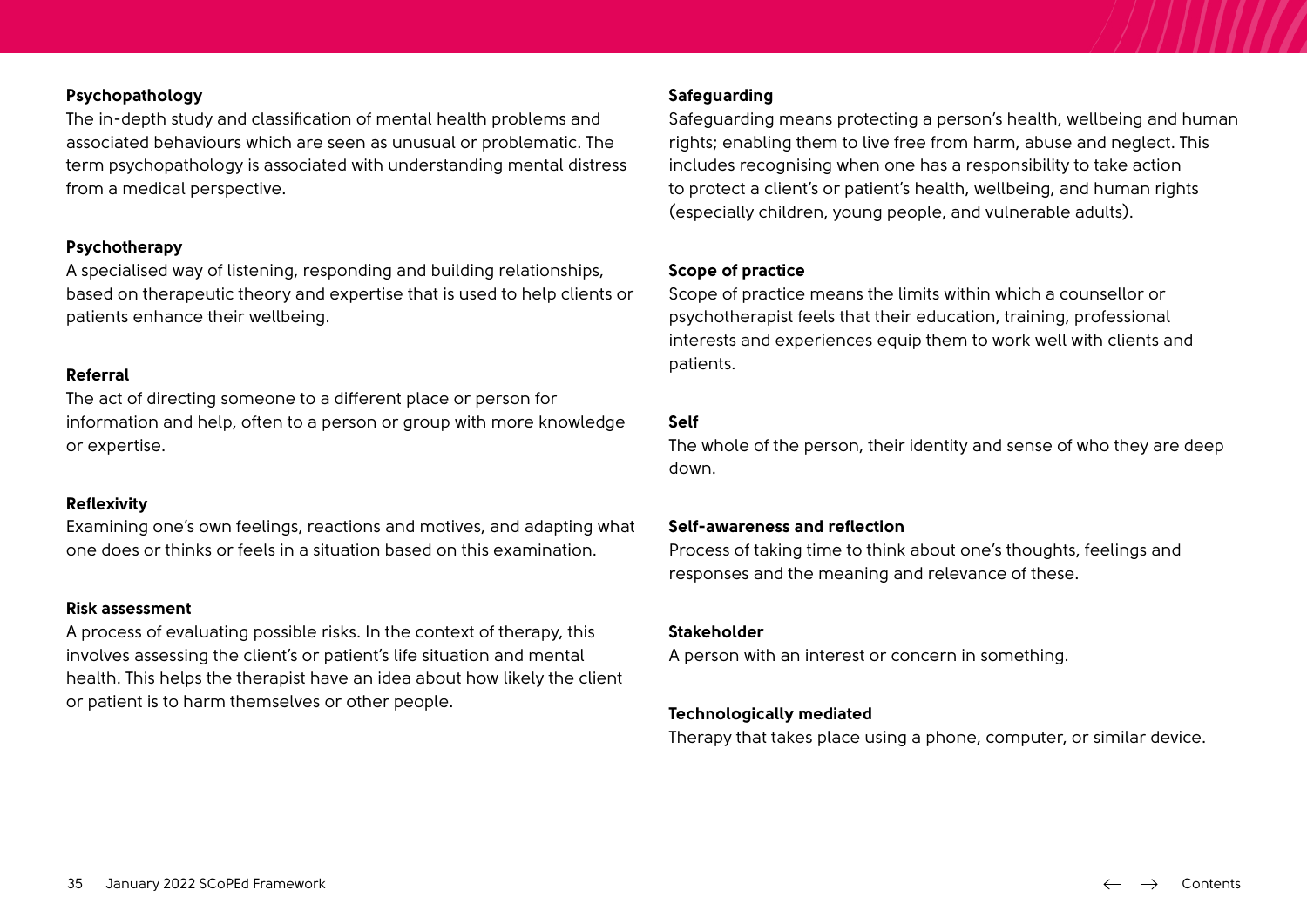### **Therapeutic approach**

An underlying philosophy and way of working in therapy which is underpinned by theory.

#### **Therapeutic outcome**

The actual or expected results following therapy.

#### **Therapeutic modality**

A specific model of therapy and associated interventions informed by theory.

#### **Therapeutic process**

The related interactions, events and communications during therapy that progressively shape the relationship between the therapist and client or patient and the overall direction of the therapy.

#### **Therapeutic relationship**

The relationship between the therapist and client or patient, which is principled and genuine, and is an active ingredient in the progress of therapy.

#### **Therapy**

A specialised way of listening, responding and building relationships, based on therapeutic theory and expertise that is used to help clients or patients enhance their wellbeing.

#### **Total training hours**

The hours spent during a course of study when the learner is actively engaged in learning in real time under the guidance, presence or supervision of the tutor who is actively involved either in person or using digital platforms.

#### **Worldview**

A person's worldview is the way they see and understand the world, especially regarding issues such as politics, philosophy, religion, belief and spirituality.